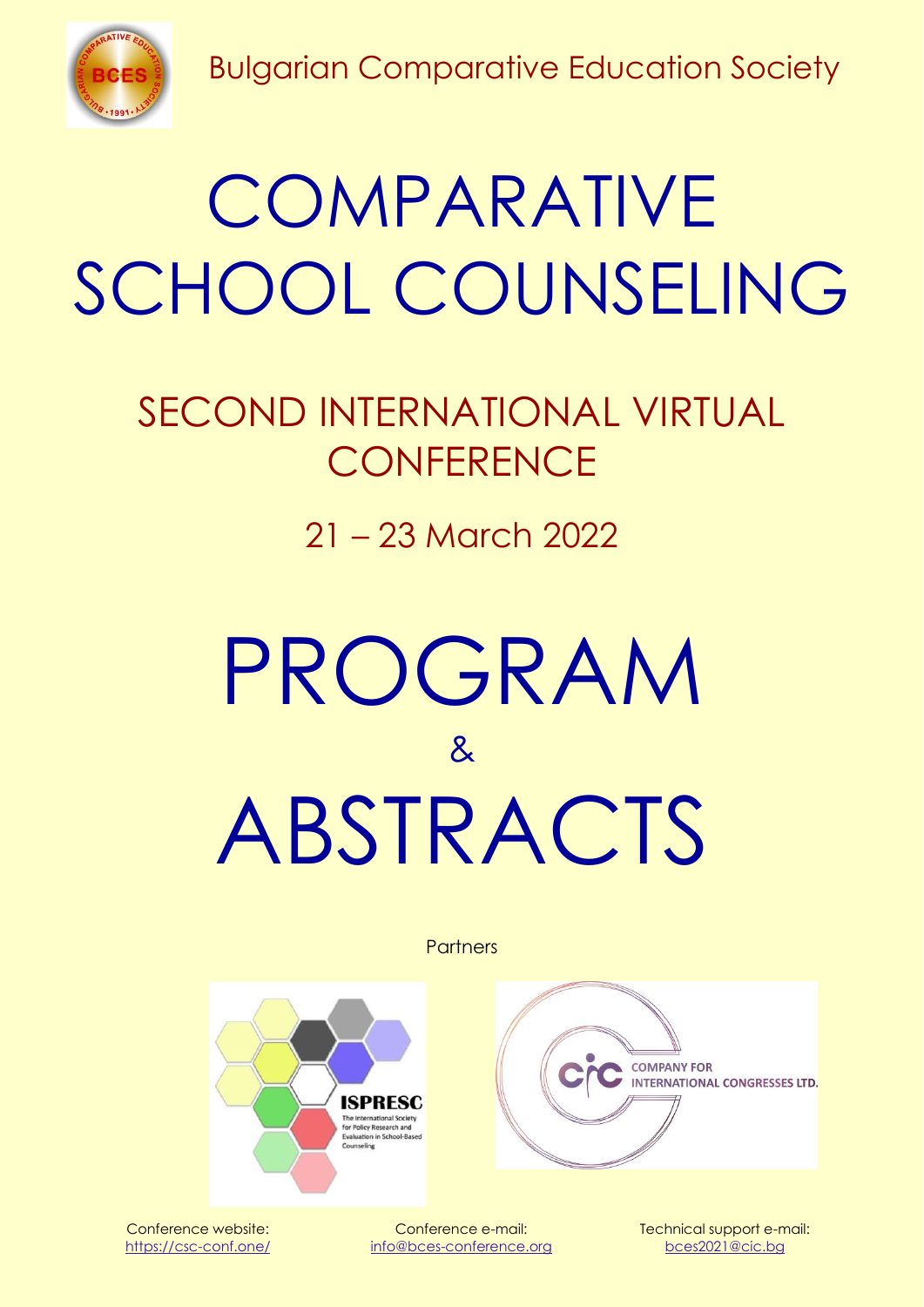

### PROGRAM CONTENTS

Conference Chair: Prof. Dr.habil. Nikolay Popov, Sofia University, Bulgaria Conference Co-Chair: Prof. Emer. Dr. John C. Carey, International Society for Policy Research and Evaluation in School-Based Counseling Conference Co-Chair: Prof. Dr. Vera Spasenović, University of Belgrade, Serbia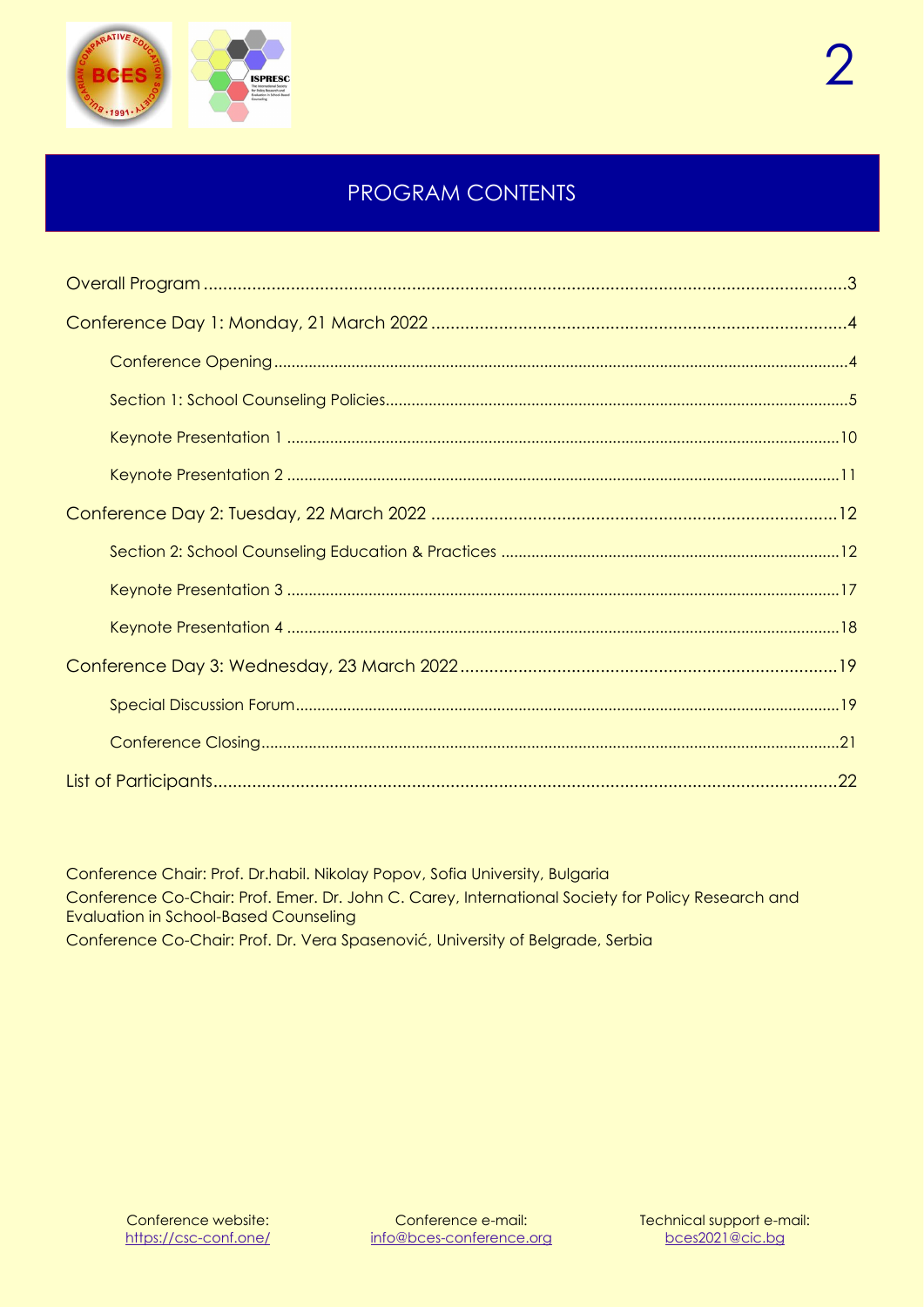

### Overall Program

<span id="page-2-0"></span>The Conference Program is at **Greenwich Mean Time (GMT)**.

| <b>GMT</b>      | DAY 1<br><b>MONDAY</b><br>21 MARCH 2022 | DATA <sub>2</sub><br><b>TUESDAY</b><br><b>22 MARCH 2022</b> | DAY <sub>3</sub><br>WEDNESDAY<br>23 MARCH 2022                              |
|-----------------|-----------------------------------------|-------------------------------------------------------------|-----------------------------------------------------------------------------|
| $11:30 - 11:55$ | <b>Conference Opening</b>               |                                                             |                                                                             |
| $11:55 - 12:00$ | Introducing presenters in<br>Section 1  | Introducing presenters in<br>Section 2                      |                                                                             |
| $12:00 - 16:00$ | Section 1                               | Section 2                                                   | <b>Special Discussion Forum</b><br>Followed by<br><b>Conference Closing</b> |
| $16:00 - 16:30$ | <b>Break</b>                            | <b>Break</b>                                                |                                                                             |
| $16:30 - 17:30$ | Keynote Presentation 1                  | Keynote Presentation 3                                      |                                                                             |
| $17:30 - 18:30$ | Keynote Presentation 2                  | Keynote Presentation 4                                      |                                                                             |

#### Zoom selfie (Common photo)

- <span id="page-2-1"></span>• Monday, 21 March 2022 [12:00](#page-2-1) & [16:00](#page-8-1)
- Tuesday, 22 March 2022 [12:00](#page-11-3) & [16:00](#page-15-1)
- Wednesday, 23 March 2022 [12:00](#page-18-2) & [Closing](#page-20-1)

Conference e-mail: [info@bces-conference.org](mailto:info@bces-conference.org)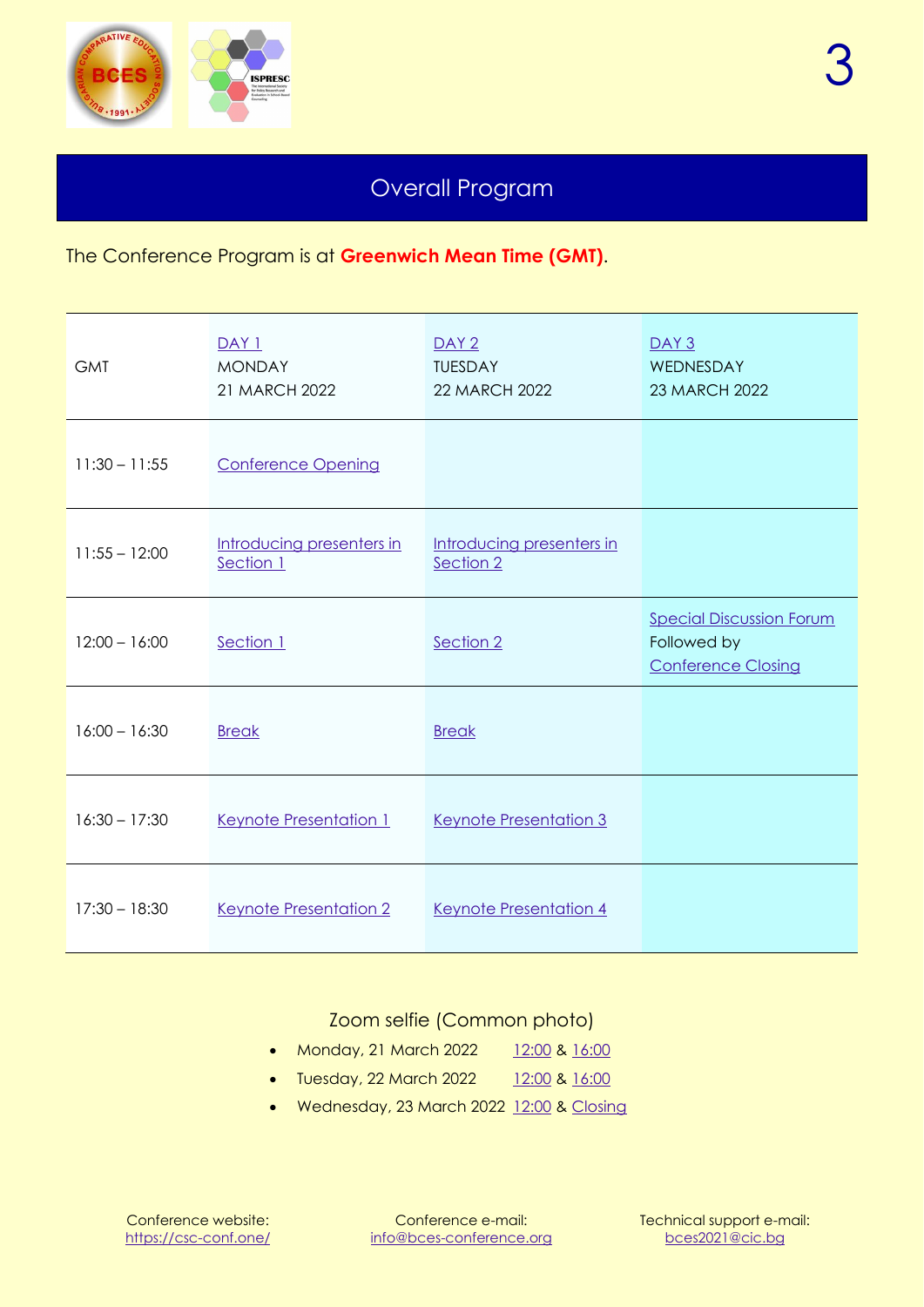<span id="page-3-0"></span>



### <span id="page-3-1"></span>Conference Day 1: Monday, 21 March 2022

### Conference Opening

GMT 11:30 – 11:55



Zoom selfie (Common photo) GMT 12:00

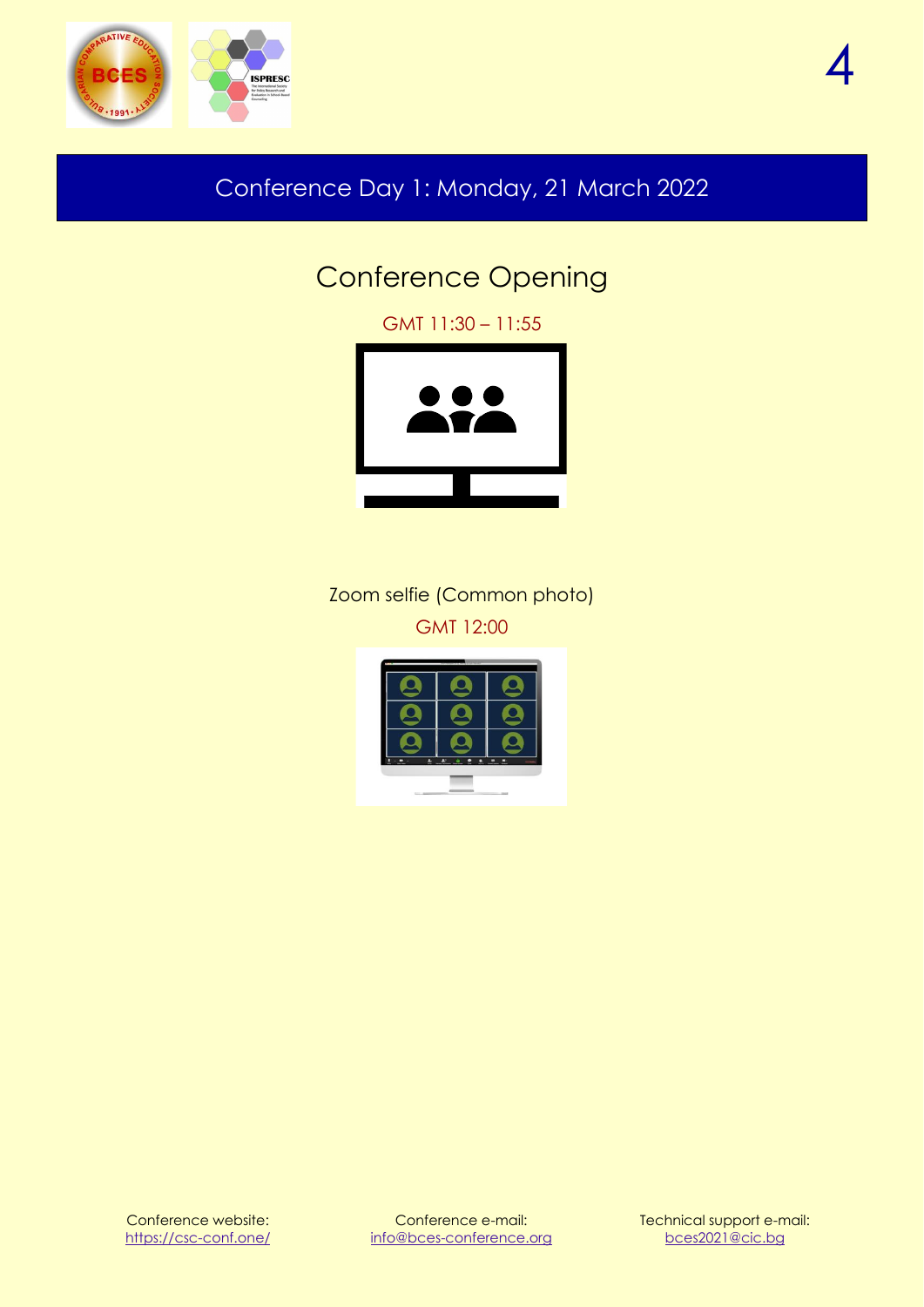

### Section 1: School Counseling Policies

<span id="page-4-1"></span><span id="page-4-0"></span>Section Chair: Dr. Lynn Preston, North-West University, South Africa Monday, 21 March 2022

11:55 – 12:00 Introducing Presenters in Section 1

| <b>GMT</b>      | Name(s)                                        | <b>Title of Presentation</b>                                                                                      |
|-----------------|------------------------------------------------|-------------------------------------------------------------------------------------------------------------------|
| $12:00 - 12:30$ | Anjali Miriam Dey & Elizabeth<br><b>Thomas</b> | <b>School Administrators and School Counselors</b><br>Perspective on School Counseling Policies in South<br>India |
|                 |                                                |                                                                                                                   |

#### Abstract

Research on school counseling, especially policies in school counseling, is scarce in India. With the increase in mental health issues among school-going children, an increasing number of stakeholders have started understanding the importance of counseling in schools. The present study looked into one of the largest education boards in India, the Central Board of Secondary Education, and studied the perception of school administrators and school counselors ( $N = 24$ ) in South India with regards to the policies in school counseling. Policies were taken from CBSE circulars and other government documents and a survey was developed to check the participants' awareness of whether they are aware of the policy, whether it is implemented in the school, and who they think should be responsible for implementing it. The results indicated that administrators were more aware of the policies than counselors ( $p < .05$ ). Results also indicated that school counselors, more than administrators, felt that implementation of policies was a collaborative responsibility of administrators, counselors and teachers. Implications of the research findings and suggestions for future research are discussed.

Keywords: school counseling policy, Central Board of Secondary Education, implementation, school *administrators, school counselors*

|                 | Mohammad Mahboob        | Development and Initial Testing of the Taxonomy of |
|-----------------|-------------------------|----------------------------------------------------|
| $12:30 - 13:00$ | Morshed & John C. Carey | Policy Levers to Promote High Quality School-Based |
|                 |                         | Counseling                                         |

#### **Abstract**

School-based counseling exists in at least 90 countries around the globe. The practice of it and access to high quality counseling services is profoundly influenced by public policy. Yet, there is very little policy research and evaluation available to guide policy development and implementation with any country. There is likewise very little comparative policy research and evaluation available to support the identification of best practices and approaches. We are developing a Taxonomy of Policy Levers to Promote High Quality School-Based Counseling to enable policy research and evaluation and support international comparative investigations of the relationships between public policy and effective practice. We developed an initial taxonomy based on a content analysis of relevant school counseling policy documents and research. The proposed taxonomy had 21 policy levers grouped under seven policy foci covering school counselors' initial competence, continuing competence, effective school counseling practices, planning and evaluation of school counseling, distinct school counselor roles, hiring of school counselors, and the continual improvement of school counseling system. We field-tested the initial

Conference e-mail: [info@bces-conference.org](mailto:info@bces-conference.org)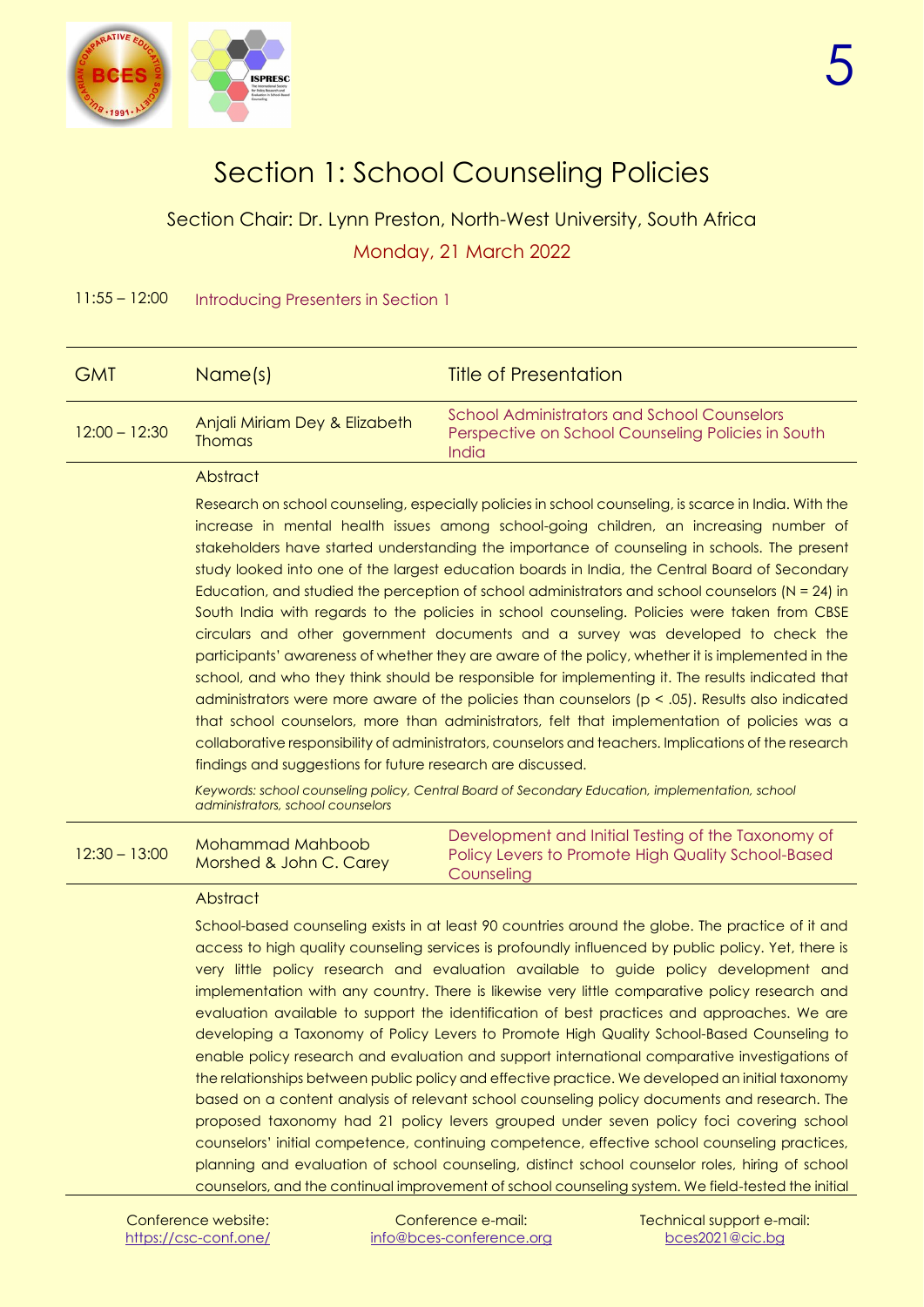

taxonomy to determine its utility and comprehensiveness by having experts from South Korea, Nigeria, and West Virginia review policies in their regions. These experts analyzed the taxonomy by using it to describe the school-based counseling policy landscape in their own contexts. Overall, the taxonomy provided a useful framework for identifying policy levers that were implemented as well as the levers that were not implemented but could be used to further improve school-based counseling. Minor modifications were made based on this test. We will present the Taxonomy to participants and engage them in a focused discussion of policy development and implementation in their own national contexts. We will also invite participants to suggest revisions in the Taxonomy to improve its comprehensiveness and utility as a tool to support comparative policy research and evaluation.

*Keywords: school-based counseling, taxonomy, policy, policy levers*

13:00 – 13:30 Wanda van der Merwe Meeting the Mental Health Needs: Training Teachers to Function as Specialised Wellness Counsellors

#### **Abstract**

In South Africa, there are various challenges that schools face with respect to mental health support. Studies show that approximately one out of five children and adolescents have a mental disorder. Exposure to violence, HIV infection, substance use, increase the vulnerability of South children and adolescents to mental health disorders. There is a chronic shortage of mental health workers in the South African context and the mental health needs of children and adolescents are not at all times met. Hence, many children fall through the cracks and often they live with diverse needs, such as learning challenges, anxiety, and depression. To ameliorate this situation, the NWU has introduced counselling into the BEd honours Educational Psychology course. NWU, a higher institute of learning, has done this by affiliating with the Association for Supportive Counsellors and Holistic Practitioners (ASCHP). This South African organization focuses on wellness and supportive counselling for the general population. Affiliation to this organization enables the BEd Educational Psychology student to be trained in such a manner that they are competent to work in diverse educational settings. Providing supportive counselling, on a primary health care platform, for mental health issues by focusing on various psycho-educational interventions for wellness. This initiative is a first for any Higher Educational Institute (HEI) in South Africa. In this presentation, the training process will be shared as well as the process of counselling in diverse educational settings to train them to be specialized wellness counsellors.

*Keywords: training counsellors, school counsellor, wellness counsellor, mental health, psycho-educational interventions, diverse educational settings*

| 13:30 – 14:00 | Elizabeth Achinewhu-Nworgu<br>& Queen Chioma Nworgu | An Exploration of the Causes and Consequences of<br>Work-related Stress for Staff in Education during the<br>COVID-19 Pandemic |
|---------------|-----------------------------------------------------|--------------------------------------------------------------------------------------------------------------------------------|
|---------------|-----------------------------------------------------|--------------------------------------------------------------------------------------------------------------------------------|

#### **Abstract**

There is an extensive literature on the causes and consequences of prolonged work-related stress, drawing on research from an extensive range of occupations. The COVID-19 pandemic, and the resulting changes to working practices, created a host of new challenges for staff and managers in education. The requirement to deliver remote learning to students during periods of lockdown added a previously unforeseen level of challenge to teachers and lecturers – rapid adaptation to new technologies and new ways of working was required at a time when many staff were already feeling overworked and – as a result of the lockdown restrictions – increasingly isolated. This small-scale research project draws on both secondary and primary data on a small group of employees who have faced stress or were experiencing stress at work, how they approached the

Conference website: <https://csc-conf.one/>

Conference e-mail: [info@bces-conference.org](mailto:info@bces-conference.org) Technical support e-mail: [bces2021@cic.bg](mailto:bces2021@cic.bg)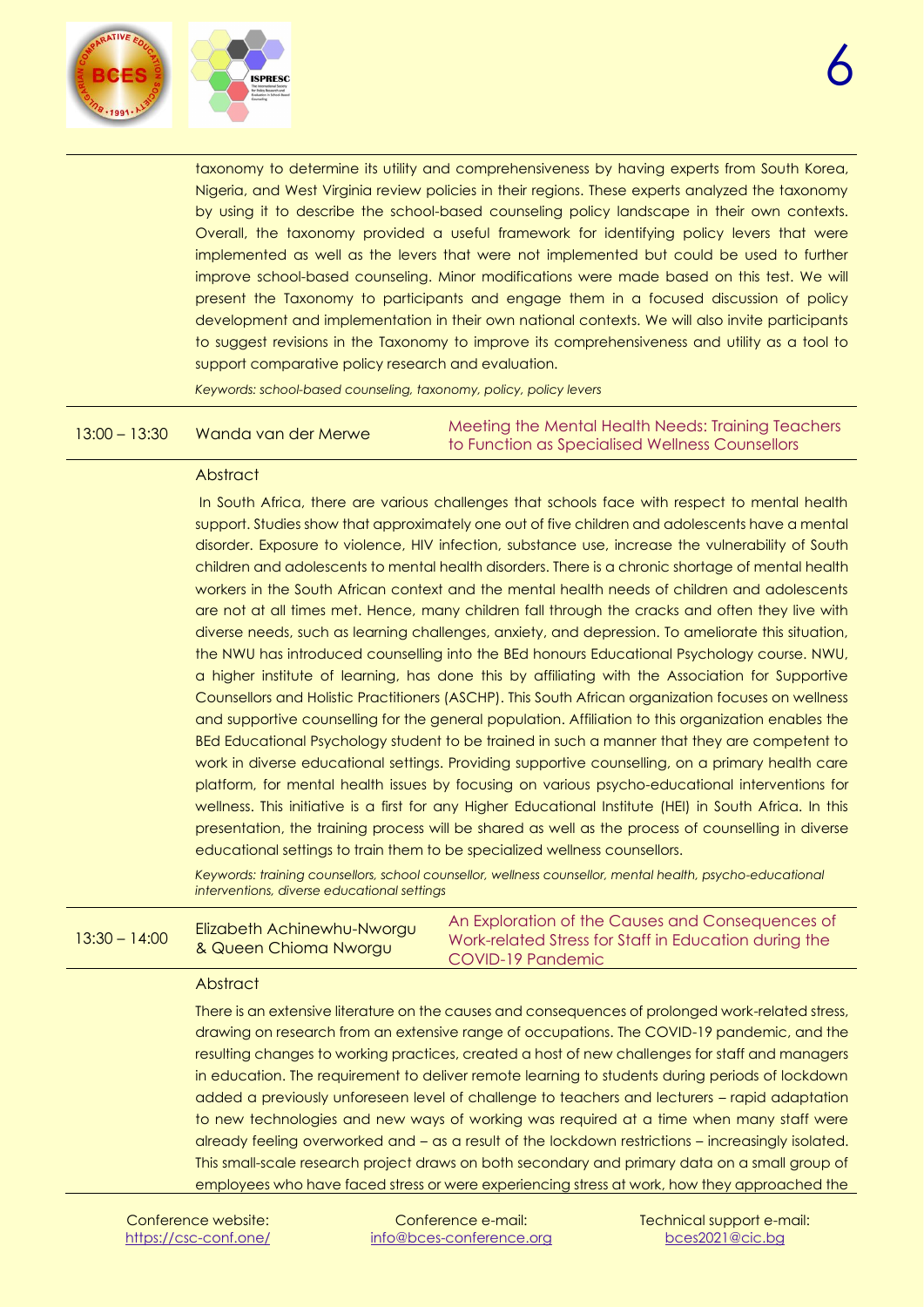

situation and support from HR to cope with their stress level. The findings indicate that stress is related to heavy workload, unrealistic management expectations and can impact on employee well-being and health, morale, high turnover and absents leading to referral to Occupational Health or Counselling. New working practices introduced during the COVID-19 pandemic appear to have exacerbated these stresses for many of those working in education.

*Keywords: stress, work related challenges, occupational health, counselling, public sector and HR supporting role*

#### 14:00 – 14:30 George Vera, Alfonso Barreto, Mario Fung & Fabiola Macias

School Counseling in Latin America: Public Policy Contemporary Challenges ISPRESC Latin America Panel

#### **Abstract**

Latin American school counseling (LASC) is historically, linguistically, culturally, and contextually diverse. Nonetheless, helping people make personal and educational decisions while successfully managing their lives and careers are shared purposes across the region. Currently, various challenges are hindering these purposes. For example, counseling specialized literature has called educational institutions, associations, and practitioners to debate policy and political issues affecting the counseling field professional advances while constraining LASC's contributions to individuals, families, societies, and economic progress across region countries. Another challenge is the development of new training and practice approaches that best assist individual and collective wellbeing and prosperity in the middle of the current worldwide health Pandemic. In responding to these challenges, this presentation briefly discusses school counseling's common characteristics and distinctive features in three Latin American countries: Costa Rica, Mexico, and Venezuela. In addition, key historical events, the education systems, legislation, public policy, and current situations are described. In the end, recommendations on school counseling public policy development are offered, including assuming renovated philosophical foundations, developing new training strategies, and incorporating best practices and policies. These recommendations are preliminary results of current discussions within the International Society for Policy Research and Evaluation in School-Based Counseling (ISPRESC), section Latin America.

*Keywords: Latin America, school counseling and guidance, public policy, ISPRESC*

| $14:30 - 15:00$ | Elmaré Mong | Constructing Pre-adolescents' Study Paths: One Story<br>at a Time |
|-----------------|-------------|-------------------------------------------------------------------|
|-----------------|-------------|-------------------------------------------------------------------|

#### **Abstract**

Adolescents worldwide are anxious about their future; some even feel amidst the ongoing Covid-19 pandemic that their backs are against the wall. In South Africa, with the highest unemployment rate (currently 36% of the work-age population) worldwide, questions such as "why should I even care" or "why should I even study" are on several youth's lips. Consequently, in the South African context there is a tremendous need for youth to be positive yet again about their future. However, we every so often attempt to understand adolescents only from one worldview. We want to quantify how they experience the world, instead we need to hear their stories. It is clear according to the Life Design approach that we cannot only rely on quantitative results with regards to counselling, but that we need to incorporate qualitative inquiries as well – by means of narratives. Literature suggests that we should engage earlier with adolescents on this aspect and not wait until they are in secondary school when they should make career choices. The notion is thus to guide the pre-adolescent to construct a brighter future for themselves.

The aim of this paper is to explore ways in which counselors can instill hope in pre-adolescents and guide them to narrate a definite plan of action for their future and ultimately their way of studying.

| Conference website:   | Conference e-mail:       | Technical support e-mail: |
|-----------------------|--------------------------|---------------------------|
| https://csc-conf.one/ | info@bces-conference.org | bces2021@cic.bg           |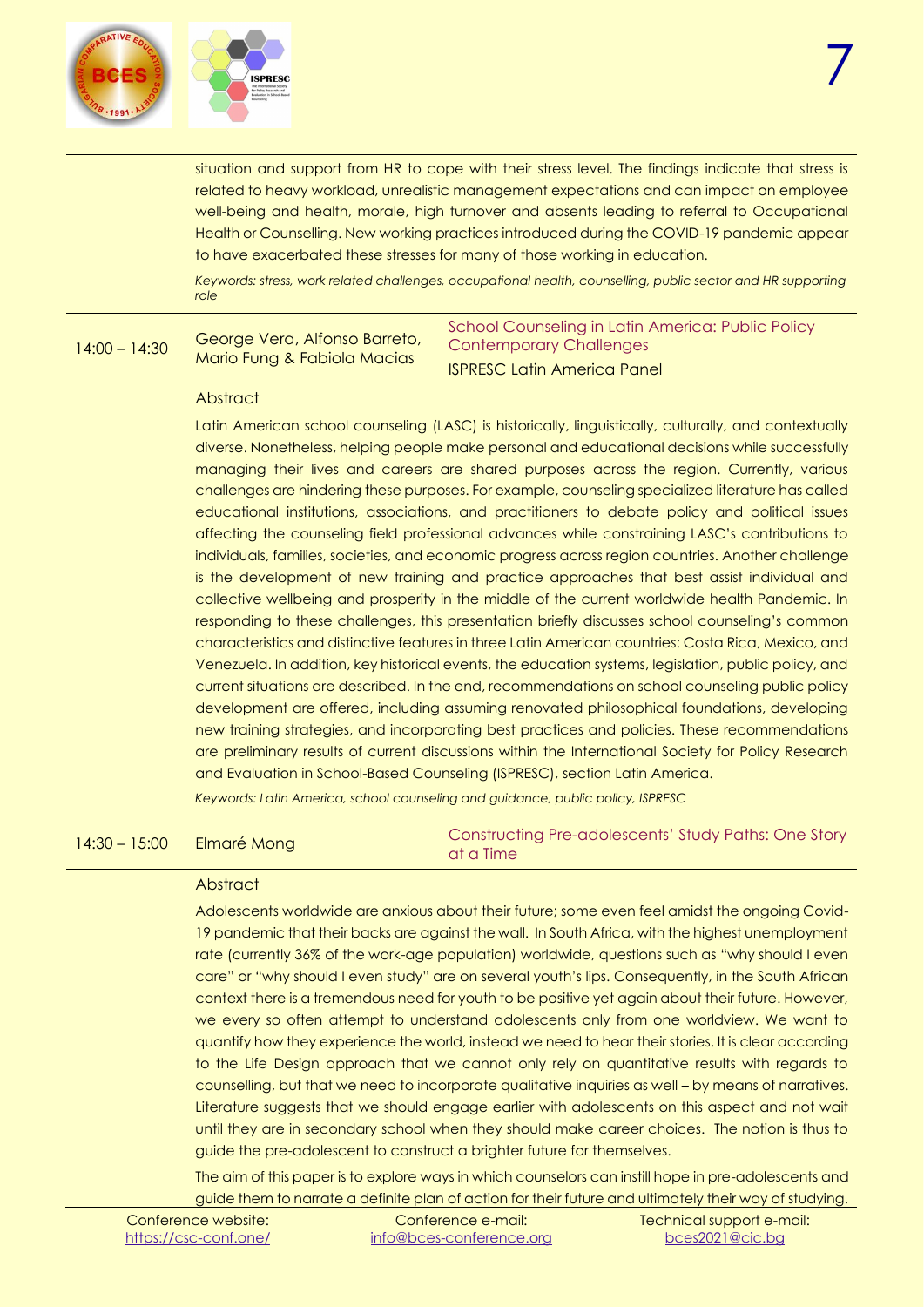

The following research question emerged: how can South African counsellors guide preadolescents to construct their study paths narratively? The literature review will tap into aspects such as constructivism, positive psychology, and the life design approach. Furthermore, this paper will make recommendations for relevant role-players.

*Keywords: constructivism, life-design approach, pre-adolescents, positive psychology, study guidance, unemployment*

15:00 – 15:30 Mustafa Ramazan The Adverse Effect of Bans on Girls' Education during the Second Round of Taliban Regime

#### **Abstract**

If not more, at least up 50% of the society are females in Afghanistan. Completely depriving girls of education and stripping them of all their rights cripples a government. Taliban has banned girls' education and female teaching staff teaching practices since 15th of August 2021. The aim of this study is to understand the current crisis of girls' education, under the extremist Taliban regime as compared to girls' education under a democratic – US backed government from 2001 to 2021. Currently, girls from grades 1 to 6 are allowed to attend school. Boys are attending educational institutions from kindergarten to university level. This situation alters the situation even within a single-family unit, in which they have one boy and one girl. Now the girl is not able to continue their education and stay home, while his brother goes to school – graduates and then off to university. However, boys because of their state of mind, living under an extremist government, and no stable economy cannot concentrate on their studies. The democratization efforts made between 2001 to 2020, in which girls were permitted to study from kindergarten to doctorate and post-doctorates – work in government and private institutions has been deteriorated overnight. In the heights of technological advancement and the start of the fourth industrial revolution, how could this regime "get away with it". In this study, I use content analysis methods of data collection and analysis. Secondary data from news media outlets such as The Washington Post, New York Times, and other credible national and international media publications will be used to understand the current state of Islamic emirates of Afghanistan and their divisive policies towards girls, women, and minority groups.

*Keywords: ban on girls' education, Afghanistan, education in crisis, school leadership*

15:30 – 16:00 Presentation to be added

**Abstract** 

*Keywords*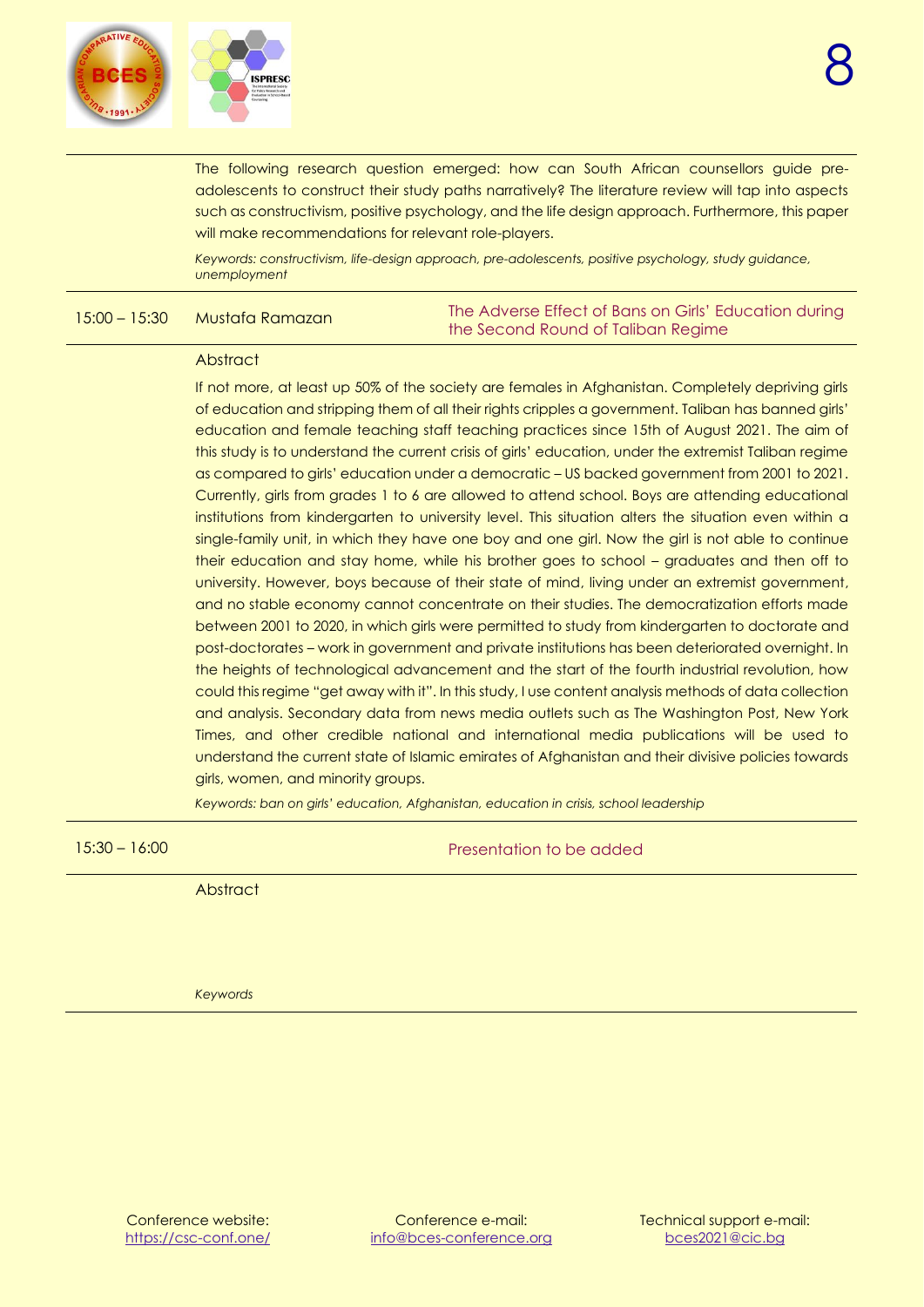<span id="page-8-1"></span>

#### Zoom selfie (Common photo) GMT 16:00



<span id="page-8-0"></span>**Break** GMT 16:00 – 16:30

Conference website: <https://csc-conf.one/>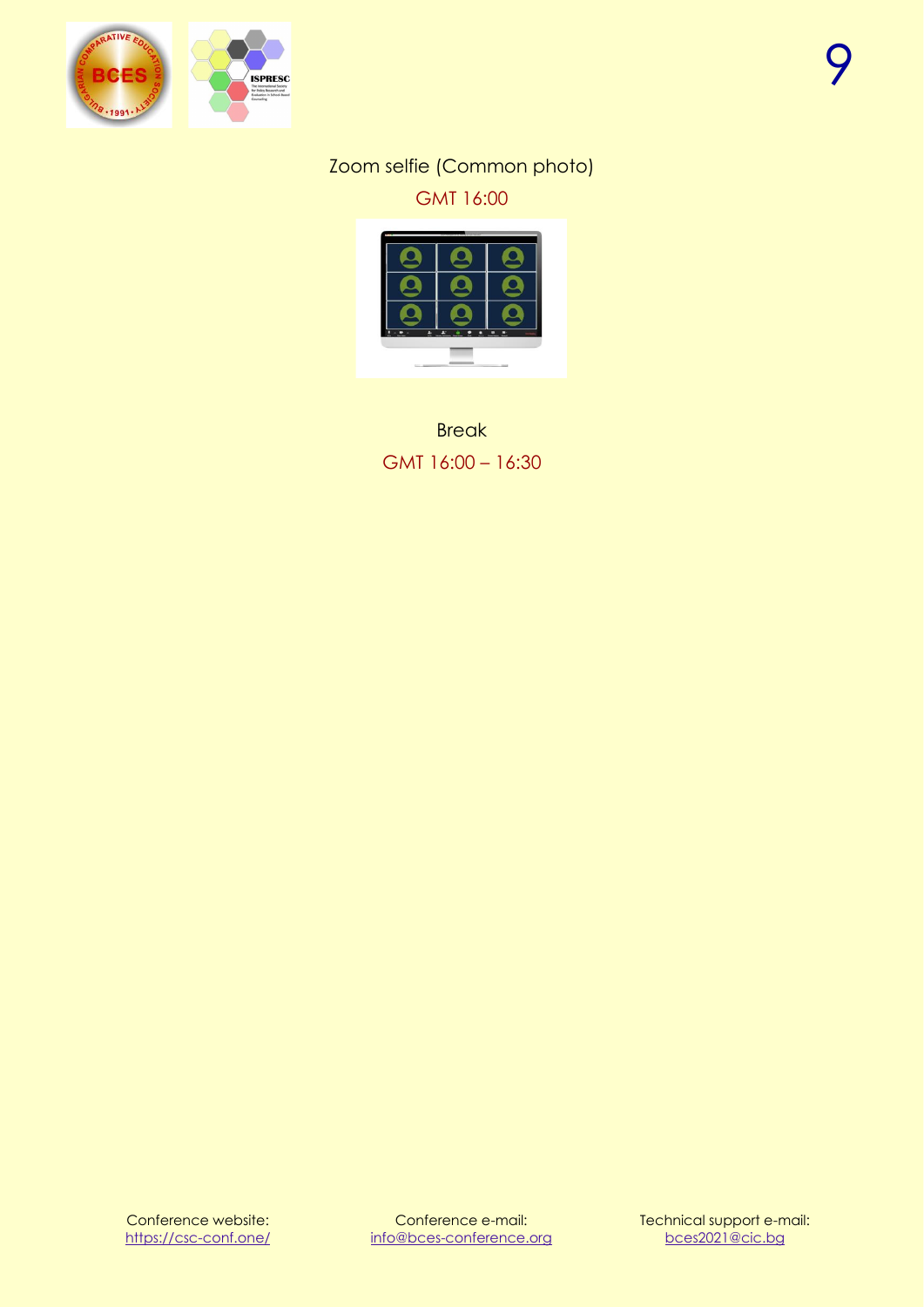

### Keynote Presentation 1

Monday, 21 March 2022

<span id="page-9-0"></span>

| <b>GMT</b>      | Keynote Presenter                                                  | <b>Title of Presentation</b>                                                                                                                                                                                                                                                                                                                                                                                                                                                                                                                                                                                                                                                                                                                                                                                                                                                                                                                                                                                                                                                                                                                                                                                                                                                                                                                                                                                                                                                                                                                                                                                                                                                                                                                                                                         |
|-----------------|--------------------------------------------------------------------|------------------------------------------------------------------------------------------------------------------------------------------------------------------------------------------------------------------------------------------------------------------------------------------------------------------------------------------------------------------------------------------------------------------------------------------------------------------------------------------------------------------------------------------------------------------------------------------------------------------------------------------------------------------------------------------------------------------------------------------------------------------------------------------------------------------------------------------------------------------------------------------------------------------------------------------------------------------------------------------------------------------------------------------------------------------------------------------------------------------------------------------------------------------------------------------------------------------------------------------------------------------------------------------------------------------------------------------------------------------------------------------------------------------------------------------------------------------------------------------------------------------------------------------------------------------------------------------------------------------------------------------------------------------------------------------------------------------------------------------------------------------------------------------------------|
| $16:30 - 17:30$ | Prof. Dr. Michael S. Trevisan,<br>Washington State University, USA | The Importance of Evaluation for International<br><b>School-based Counseling</b>                                                                                                                                                                                                                                                                                                                                                                                                                                                                                                                                                                                                                                                                                                                                                                                                                                                                                                                                                                                                                                                                                                                                                                                                                                                                                                                                                                                                                                                                                                                                                                                                                                                                                                                     |
|                 | Abstract                                                           |                                                                                                                                                                                                                                                                                                                                                                                                                                                                                                                                                                                                                                                                                                                                                                                                                                                                                                                                                                                                                                                                                                                                                                                                                                                                                                                                                                                                                                                                                                                                                                                                                                                                                                                                                                                                      |
|                 | model.                                                             | The need for K-12 school-based counseling programs and services across the world has likely never<br>been greater. Trauma, depression, anxiety, and suicide are at epidemic proportions throughout<br>the world. The COVID-19 pandemic has only increased the challenges young people face.<br>Without addressing these issues, it is difficult to see how effective instruction and learning can take<br>place. I argue that those interested in school-based counseling must find ways to engage policy<br>makers, gain their interest, and keep their commitment to effective school-based counseling.<br>Evaluation is one tool that can be employed to gain widespread support for K-12 school-based<br>counseling programs and services. When done well, evaluation can provide information to broad<br>stakeholder groups about the effectiveness of programs and services and how to improve the<br>day-to-day activities of school-based counseling programs. The American School Counseling<br>Association (ASCA) has promoted a model of school counseling that includes evaluation as an<br>essential element. Referred to as the ASCA National Model (2020), evaluation is conducted by<br>school-based counselors themselves and in part, used to inform their practice. Using the ASCA<br>National Model as a basis, and informed by the evaluation literature, Trevisan and Carey (2020)<br>provide a model that could be used by school-based counselors worldwide. This presentation will<br>lay the groundwork for evaluation in the context of international school-based counseling,<br>explicate the components of the Trevisan and Carey evaluation model, and illustrate use of the<br>Keywords: ASCA National Model, evaluation, program effectiveness, program improvement |

Dr. Mike Trevisan is an internationally recognized scholar in evaluation and policy research for school-based counseling. He has published numerous papers, chapters, and books in evaluation and presented evaluation workshops to faculty, students, and professionals in several countries in Asia, Europe, and North America. He is currently Professor and Dean, College of Education, Washington State University, USA.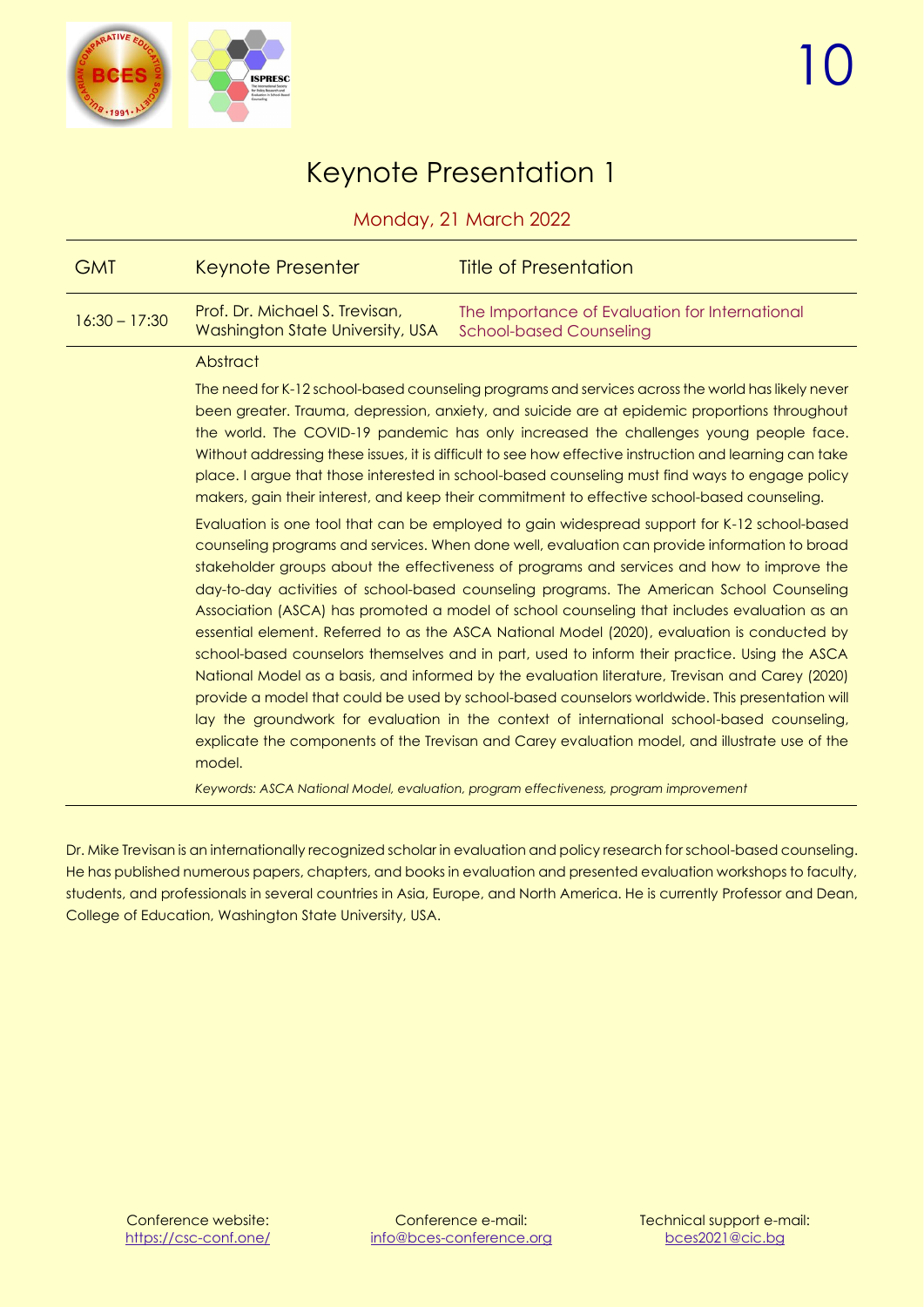

### Keynote Presentation 2

Monday, 21 March 2022

<span id="page-10-0"></span>

| <b>GMT</b>      | Keynote Presenters                                                                                                                                                                                                                                                                                                                                                                                                                                                                                                                                                                                                                                                                                                                                                                                                                                                                                                                                                                                                                                                                                                                                                                                                                                                                                                                                                                                                                                                                                        | <b>Title of Presentation</b>                                                                        |  |
|-----------------|-----------------------------------------------------------------------------------------------------------------------------------------------------------------------------------------------------------------------------------------------------------------------------------------------------------------------------------------------------------------------------------------------------------------------------------------------------------------------------------------------------------------------------------------------------------------------------------------------------------------------------------------------------------------------------------------------------------------------------------------------------------------------------------------------------------------------------------------------------------------------------------------------------------------------------------------------------------------------------------------------------------------------------------------------------------------------------------------------------------------------------------------------------------------------------------------------------------------------------------------------------------------------------------------------------------------------------------------------------------------------------------------------------------------------------------------------------------------------------------------------------------|-----------------------------------------------------------------------------------------------------|--|
| $17:30 - 18:30$ | Assoc. Prof. Dr. Ian Martin & Kyle<br>Levesque, University of San<br>Diego, USA                                                                                                                                                                                                                                                                                                                                                                                                                                                                                                                                                                                                                                                                                                                                                                                                                                                                                                                                                                                                                                                                                                                                                                                                                                                                                                                                                                                                                           | <b>Ethical Considerations and Tensions in Comparative</b><br><b>International School Counseling</b> |  |
|                 | Abstract                                                                                                                                                                                                                                                                                                                                                                                                                                                                                                                                                                                                                                                                                                                                                                                                                                                                                                                                                                                                                                                                                                                                                                                                                                                                                                                                                                                                                                                                                                  |                                                                                                     |  |
|                 | School counseling exists in an ever expanding list of countries around the world. While school<br>counseling is practiced internationally, we must recognize that many of the foundational<br>concepts are predominantly western (European and North American). Therefore, many<br>international practitioners and scholars have to adapt their training, resources, and practices to<br>fit different international contexts. This adaptive process is fraught with ethical challenges when<br>the local social, cultural and/or moral values do not mesh with western values. Most western<br>ethical decision making resources and models favor rule compliance when addressing moral<br>dilemmas of practice. Other scholars in related fields (e.g. school psychology, social work) have<br>identified rule compliance as problematic when applied internationally. In a similar vein, this<br>paper positions shared universal moral principles as a potential way to address ethical dilemmas<br>in international school counseling contexts. The purpose of this paper is to propose an international<br>ethical decision making model that uses universal moral principles instead of rule compliance,<br>and to apply this model to related international school counseling scenarios. Rationales for ethical<br>decisions within each scenario will be discussed.<br>Keywords: ethical considerations, comparative international school counseling, adaptive process, decision<br>making model |                                                                                                     |  |

Dr. Ian Martin is Associate Professor of Counseling at the University of San Diego, USA, where he teaches courses in school counseling and career development. Dr. Martin has published and presented on such topics as program development, program evaluation, and policy within school counseling. He has taught numerous international courses in South America, Europe, and the Caribbean.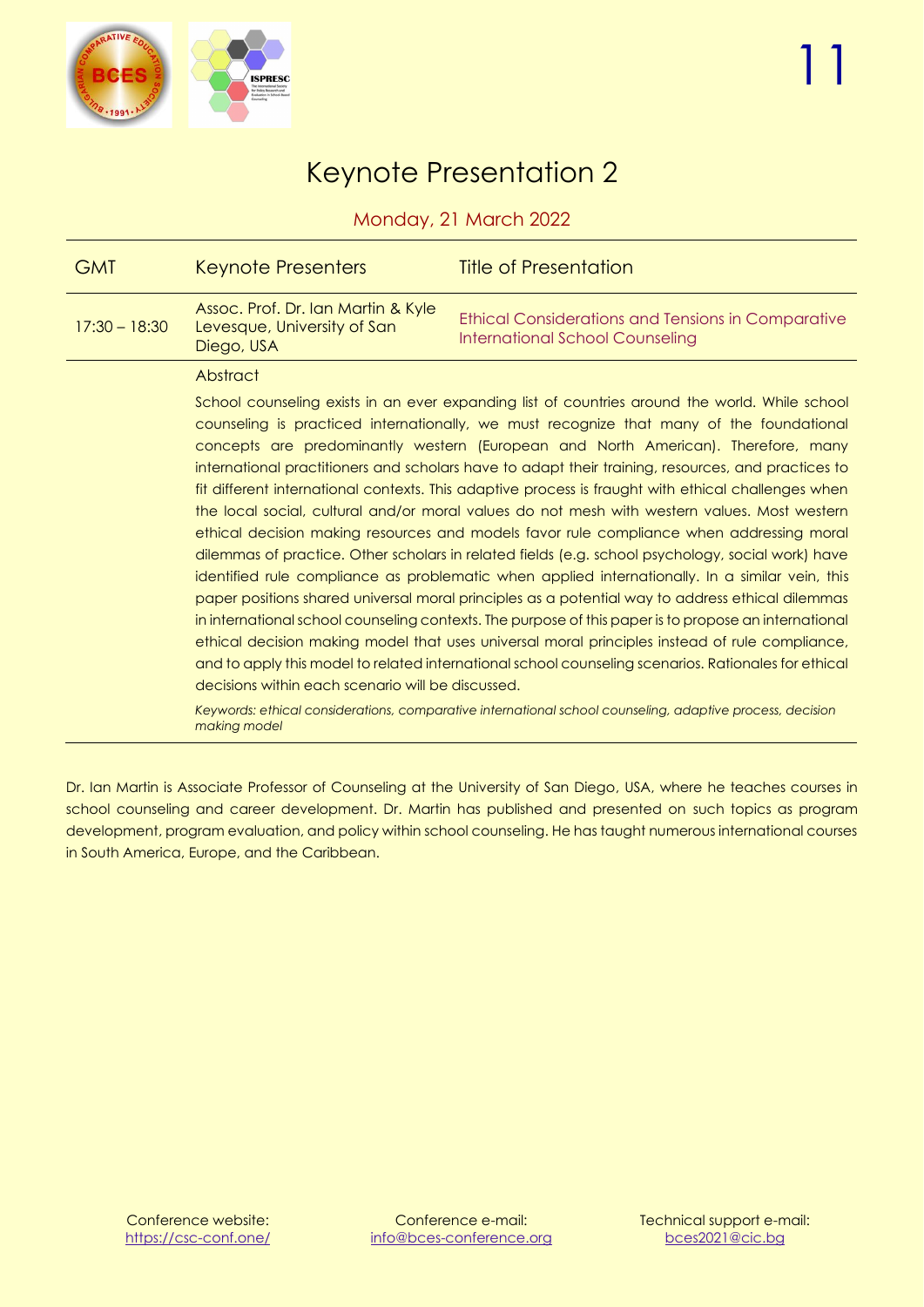<span id="page-11-0"></span>

### <span id="page-11-3"></span>Conference Day 2: Tuesday, 22 March 2022

Zoom selfie (Common photo) GMT 12:00



### <span id="page-11-1"></span>Section 2: School Counseling Education & Practices

<span id="page-11-2"></span>Section Chair: Assoc. Prof. Dr. Elizabeth Thomas, Christ University, India Tuesday, 22 March 2022

11:55 – 12:00 Introducing Presenters in Section 2

| <b>GMT</b>      | Name(s)                    | <b>Title of Presentation</b>                                                                                                           |
|-----------------|----------------------------|----------------------------------------------------------------------------------------------------------------------------------------|
| $12:00 - 12:30$ | Julie Larran & Sascha Hein | School Counseling in Bhutan: An Investigation of the<br>Work Conditions of Bhutanese School Counselors.<br><b>Preliminary Findings</b> |

#### **Abstract**

The importance of the school counseling profession is increasingly being recognized around the world. In Bhutan, the first, full-time school counselors were deployed in 2010. Today, over 170 school counselors are active across the country according to recent estimates. However, while they occupy both an important and unique role in promoting children's well-being, very little is known about their roles, responsibilities, and work routines. Thus, the overall aim of this ongoing study is to carry out a mixed-methods investigation of school counselors in Bhutan and their work conditions in order to better understand their needs, resources, and barriers to providing support to students. As a first step, a survey investigating school counselor work conditions, including the International Survey of School-Based Counselling Activities (ISSCA), was sent to 87 school counselors. This presentation will report on preliminary findings from 77 school counselors who took part in the survey in December 2021. These results paint a picture of the profile of Bhutanese school counselors as well as providing a first glimpse into perceived school counseling roles and responsibilities, school stakeholder acceptance of school counseling, as well as perceived work resources, needs and barriers.

*Keywords: school counseling, Bhutan, student mental health, cross-cultural comparison, COVID-19*

| Conference website:   |
|-----------------------|
| https://csc-conf.one/ |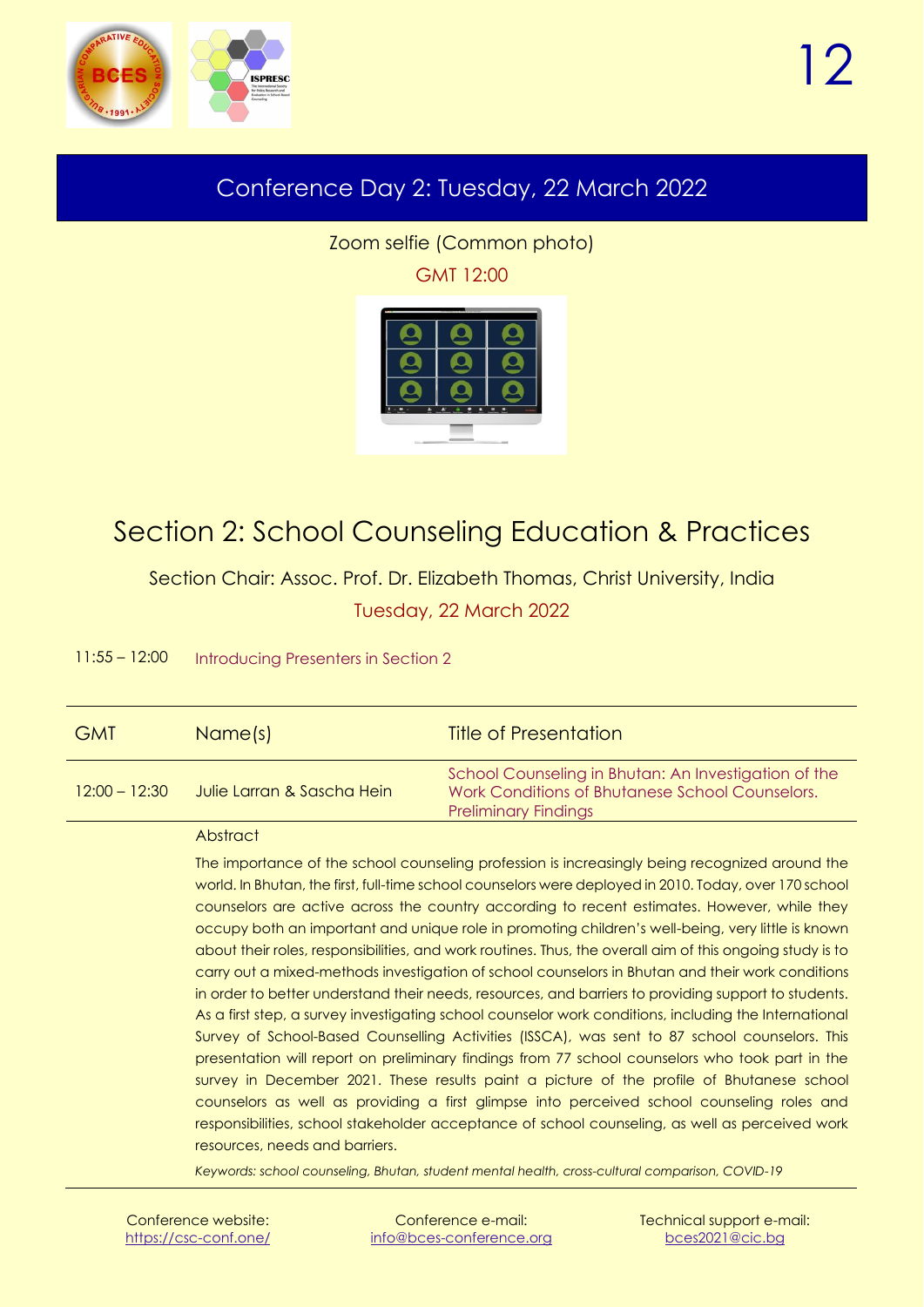

#### 12:30 – 13:00 Mark G Harrison, Jacky King-fai Cheung, Chloe Ka Yi Tam, Anna Susanne Cheng & Susanna Siu-sze Yeung "If They Talk to the Counselor, at Least I Know They Have Some Way Out": Parents' Perceptions of School Counselling in Hong Kong

#### Abstract

School counselling is most effective when counsellors collaborate with parents. In Hong Kong, counselling is poorly understood, and counsellors are marginalised and have a weak professional identity relative to others working in the mental health field. In addition, the mental health of children and adolescents is poor, and so school counselling offers a potentially impactful source of non-stigmatising and easily available support for young people's wellbeing. Little is known about parents' perspectives of counselling in Hong Kong schools, and this study sought to address this research gap and make policy recommendations for improving school counselling provision in the territory by better engaging parents. We interviewed 27 parents in Hong Kong to investigate how they perceived the counselling services provided by their children's local and international schools, and analysed the data thematically. Parents recognised the potential of school counselling as a means of support for their children but were confused about the roles of counsellors and experienced stigma which inhibited them from engaging with counselling services. The climate of the school had an impact on parental perceptions of counselling. School principals should work with counsellors to establish and communicate clearer role identities, and counsellors should be positioned as partners in developing and implementing counselling policy. Greater professionalisation of school counselling and clearer role differentiation between counsellors and other mental health and educational professionals may improve parental engagement with and support for school counselling.

*Keywords: school counseling, school counselors, Hong Kong, parents*

| $13:00 - 13:30$                                                                                                                                       | Gillian L. S. Hilton                                                                                                                                                                                                                                                                                                                                                                                                                                                                                                                                                                                                                                                                                                                                                                                                                                                                                                                                                                                                             | Argentina's Therapy Culture: Its Affect on School<br>Counselling                                              |  |
|-------------------------------------------------------------------------------------------------------------------------------------------------------|----------------------------------------------------------------------------------------------------------------------------------------------------------------------------------------------------------------------------------------------------------------------------------------------------------------------------------------------------------------------------------------------------------------------------------------------------------------------------------------------------------------------------------------------------------------------------------------------------------------------------------------------------------------------------------------------------------------------------------------------------------------------------------------------------------------------------------------------------------------------------------------------------------------------------------------------------------------------------------------------------------------------------------|---------------------------------------------------------------------------------------------------------------|--|
|                                                                                                                                                       | Abstract                                                                                                                                                                                                                                                                                                                                                                                                                                                                                                                                                                                                                                                                                                                                                                                                                                                                                                                                                                                                                         |                                                                                                               |  |
|                                                                                                                                                       | This paper examines the ongoing trend in Argentina to demonstrate deep concern for one's own<br>and others' mental health. It explores the reasons behind the wide use of therapy and the work of<br>psychologists in the country, by using literature to explain the open culture of discussing and<br>addressing emotional issues with a trained therapist and with friends. Included is a discussion of<br>the work of Psychologists (counsellors) in schools in the country and the normality of students<br>attending regular therapy sessions. A case study of one, well established and all age private<br>school is included, using the results of interviews undertaken on Zoom. The approaches to school<br>counselling in the country were discussed with a teacher who is English, one Argentinian teacher<br>and one school counsellor. Comparisons with attitudes related to counselling and its use in<br>England are also addressed.<br>Keywords: counselling, schools, psychology, therapy, Argentina's culture |                                                                                                               |  |
| $13:30 - 14:00$                                                                                                                                       | Elmari Fouche, S Rothmann &<br>CP van der Vyver                                                                                                                                                                                                                                                                                                                                                                                                                                                                                                                                                                                                                                                                                                                                                                                                                                                                                                                                                                                  | Psychological Well-being at Work: The Effects of<br>Positive Organisational Practices in Secondary<br>Schools |  |
|                                                                                                                                                       | Abstract                                                                                                                                                                                                                                                                                                                                                                                                                                                                                                                                                                                                                                                                                                                                                                                                                                                                                                                                                                                                                         |                                                                                                               |  |
|                                                                                                                                                       | The aim of this study was to determine whether teacher's who are psychologically well, make use<br>of positive practices as a pathway to better psychological health at work. A cross-sectional survey<br>design was employed to collect data on the effect of positive organizational practices and<br>psychological well-being (work engagement, meaning and purpose, autonomy, competence,                                                                                                                                                                                                                                                                                                                                                                                                                                                                                                                                                                                                                                    |                                                                                                               |  |
| Conference website:<br>Conference e-mail:<br>Technical support e-mail:<br>bces2021@cic.bg<br><u>https://csc-conf.one/</u><br>info@bces-conference.org |                                                                                                                                                                                                                                                                                                                                                                                                                                                                                                                                                                                                                                                                                                                                                                                                                                                                                                                                                                                                                                  |                                                                                                               |  |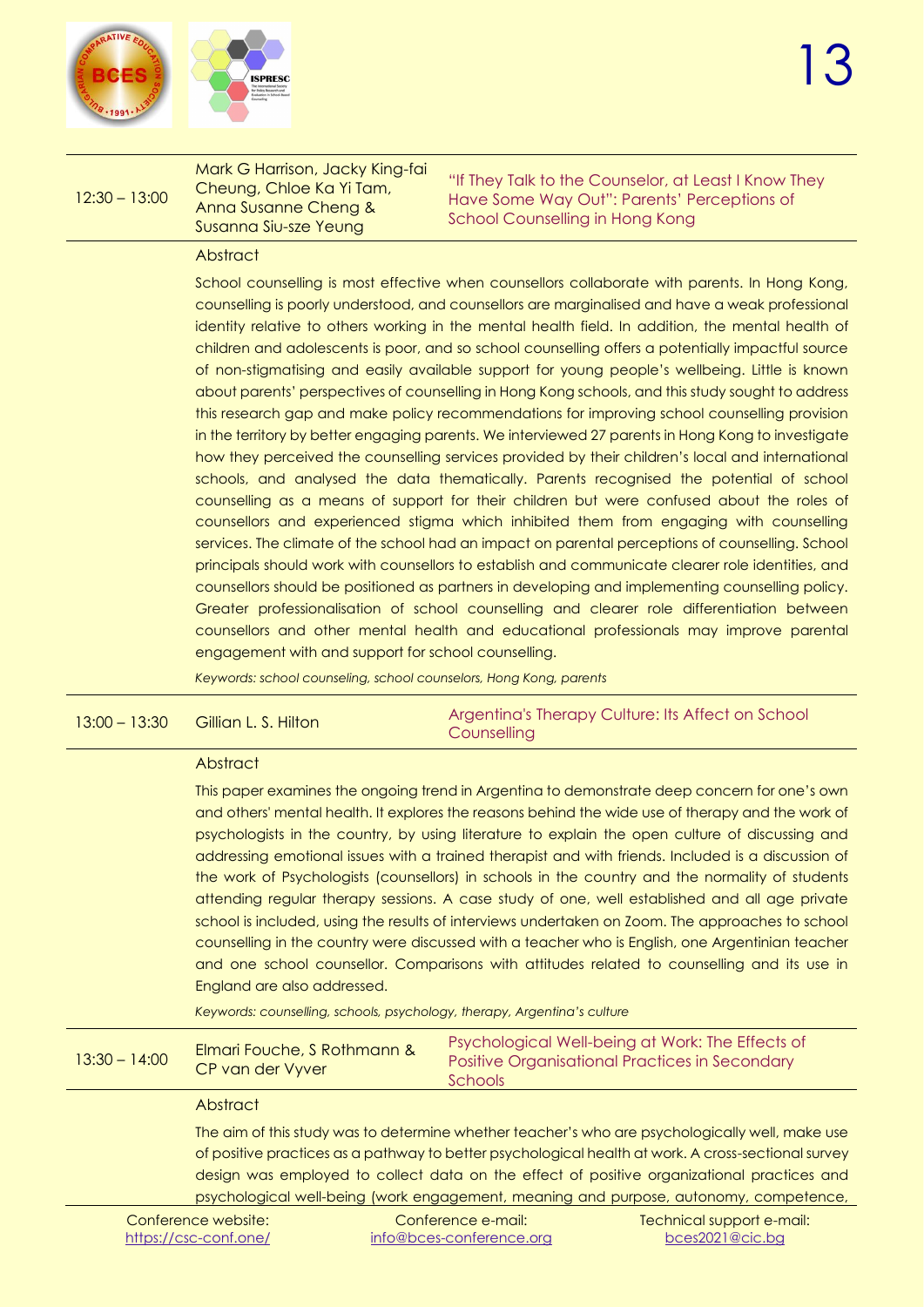and relatedness) of 513 secondary school teachers. Measuring instruments used was: The Balanced Measure of Psychological Needs; The Work and Meaning Inventory; The Work Engagement Scale; The Positive Practices Questionnaire. First the data was explored using a frequency analysis, utilizing SPSS22. Thereafter a latent class analysis (LCA) with Mplus 7.31 was used to group participants based on their levels of autonomy, competence, relatedness, engagement and meaning (their psychological well-being).

All available teachers working in different grades and phases, within participating secondary, public schools in North-West Province, South-Africa were involved in this study and completed the self-report questionnaires. The main finding from the data was that teachers with the highest levels of psychological functioning derived the most meaning from their work. These teachers focus on the meaningfulness of their work and are renewed by the work they are doing. In addition to this finding, it was also found that the highest functioning teachers were people who inspire one another at work and set a positive example for each other. It was argued that psychological wellbeing at work will improve when work environments satisfy employee's needs via the implementation of positive practices. This study aimed to explain and investigate the different factors that serve as antecedents for psychological well-being at work and how they are linked to positive organizational practices. Furthermore, this study aimed to investigate how positive organizational practices contribute to optimal functioning and psychological well-being of secondary school teachers as well as how it contributed to the effectiveness of the school. The main hypothesis was that positive organizational practices have a positive correlation with aspects of psychological well-being at work. When secondary school teachers function well at work – looking at their engagement levels, when they experience psychological meaning and purpose at work, and when their behavior indicates that they feel competent (self-efficacy is high) it might be indicative of positive organizational practices and of supportive systems within the school that enables them to function well.

*Keywords: psychological well-being, work engagement, meaning and purpose, autonomy, competence, relatedness, organizational practices, secondary teachers*

14:00 – 14:30 Gordana Stankovska, Ruvejda Brahha & Zebide Ibraimi Inclusive Education, Psychological Counseling and Students with Disabilities

#### **Abstract**

It is indeed a challenge to research otherness in the modern world, whereby "the other or the invisible one can be any one of us". Only by seeing and discerning the other we can see and discern ourselves. Recognition, acceptance and inclusion of children with disabilities in the regular education system can only make us richer and more accomplished individuals. Inclusion is a process that is implemented in the Republic of North Macedonia, while respecting the right of all children to equal inclusion in regular schools. It is a process of mutual respect for the diversity of each student and his needs, where the student is the center of attention, and the education system should cope with the challenges ahead of all students, in this context, ahead of students with special educational needs as well. They will need counseling in many areasof academic functioning compared to their non-disabled peers. Therefore, counseling interaction programs are a necessary part of inclusive education in supporting children with special educational needs and their families. Hence, the main aim of our paper is to represent the actual situation in Macedonian schools regarding the problem of educational inclusion of students with disabilities in the regular school system. The research methods are based on document studies and case studies about changes in social and educational policies for students with disabilities and special educational needs who are included in primary and secondary education. At the same time, we shall present some psychological counseling programs and guidelines for teachers who work with

Conference e-mail: [info@bces-conference.org](mailto:info@bces-conference.org)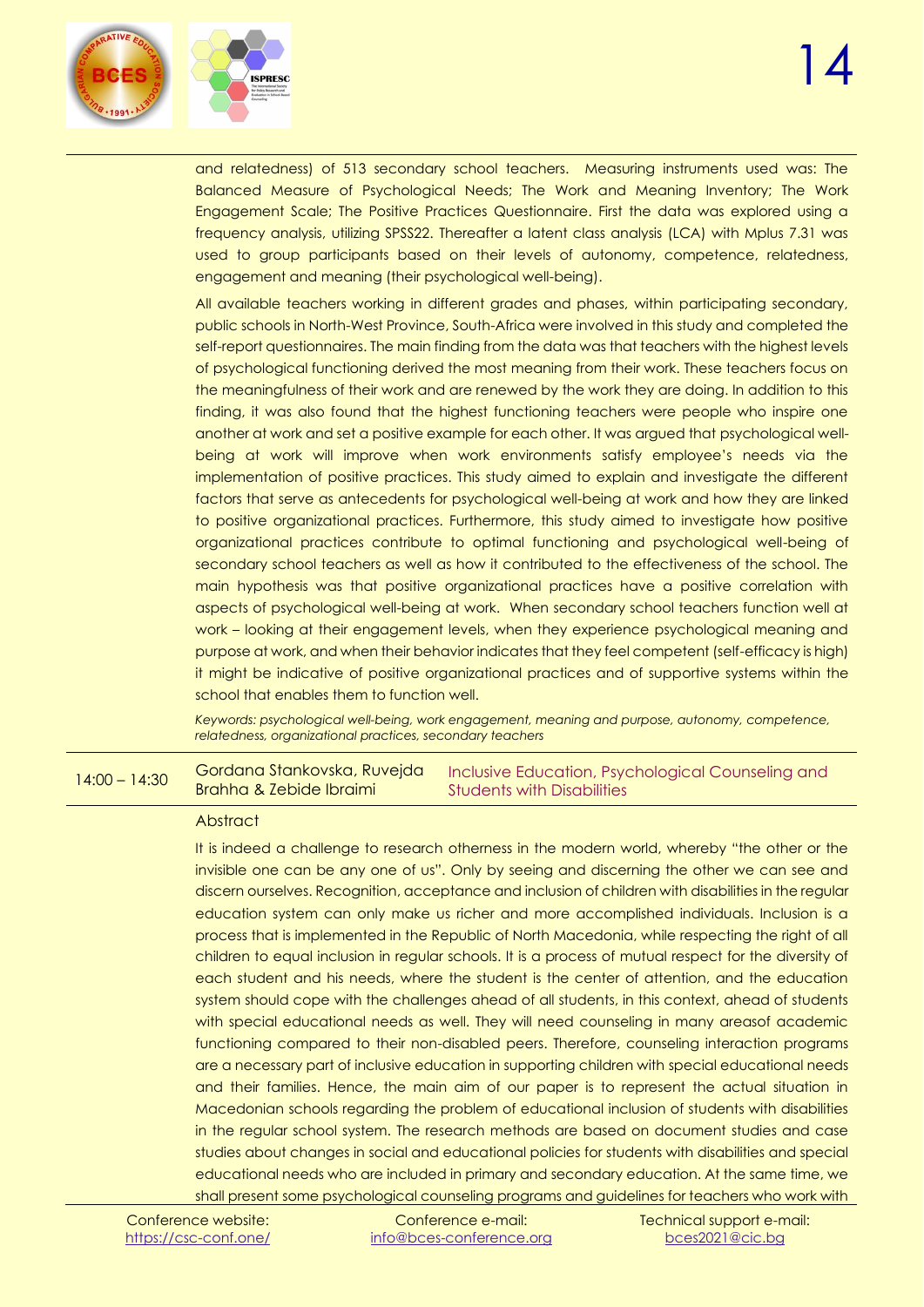

these children and future directions for a proper inclusion system in the Republic of North Macedonia. *Keywords: disabled children, special educational needs, inclusion, psychological counseling, school counselors* 14:30 – 15:00 Qi Shi, Karen Phillips, Thania Cordova & Desvan Moody Adapted Strong Kids Curriculum for English Language Learners (ELLs) during COVID-19: Implications for School Counselors and School Mental Health Providers **Abstract** This study describes and provides preliminary support for the use of culturally and linguistically adapted Strong Kids curriculum, delivered completely online, to address English Language Learners' (ELL) social emotional development. Quantitative data showed both students' SEL knowledge and symptoms increased at the end of the program. Qualitative data highlighted ELL students' increased ability to identify and manage emotions, their application of SEL and mindfulness concepts in the virtual classroom, and the benefits of participating in the program virtually. Discussion of the findings and implications for school counselors and other mental health providers in both school and community settings are provided. *Keywords: social emotional learning, English Language Learners, virtual program, school counselors-intraining, culturally and linguistically adapted*  $15:00 - 15:30$ George Vera, Alfonso Barreto & Betzabeth Vera Thinking School Counselling Education in Challenging Times **Abstract** Worldwide, competent and compassionate counsellors' education has been a constant inspiration. Throughout generations, counsellor educators have been developing teaching approaches and strategies while conceptualizing teaching-learning methods to train school counsellors to best serve the population. Over the years, school counselling has evolved from being considered a role within the scope of an educator, then, as a technical occupation, both practices were circumscribed to the education system, and lately, as a knowledge-driven and organized independent profession with regulated practices that transcends schools' spaces. However, for the first time in the world of the profession, counselling thinkers and educators are facing monumental fourth challenges. The presenters will discuss these challenges; One, rethinking how to train future counselling practitioners in the middle of a global pandemic. Second, understanding the pandemic's impact on people and society and its short and long-term effects. Third, ensuring the quality of the education of counsellors and their mental health. Fourth, confirming an ethical and competent future practice committed to best serving the population to be engaged in any professional capacity. Finally, a few insightful ideas and creative recommendations about navigating these challenges will be shared.

*Keywords: school counselling practice, education, challenges, global pandemic impact*

Conference website: <https://csc-conf.one/>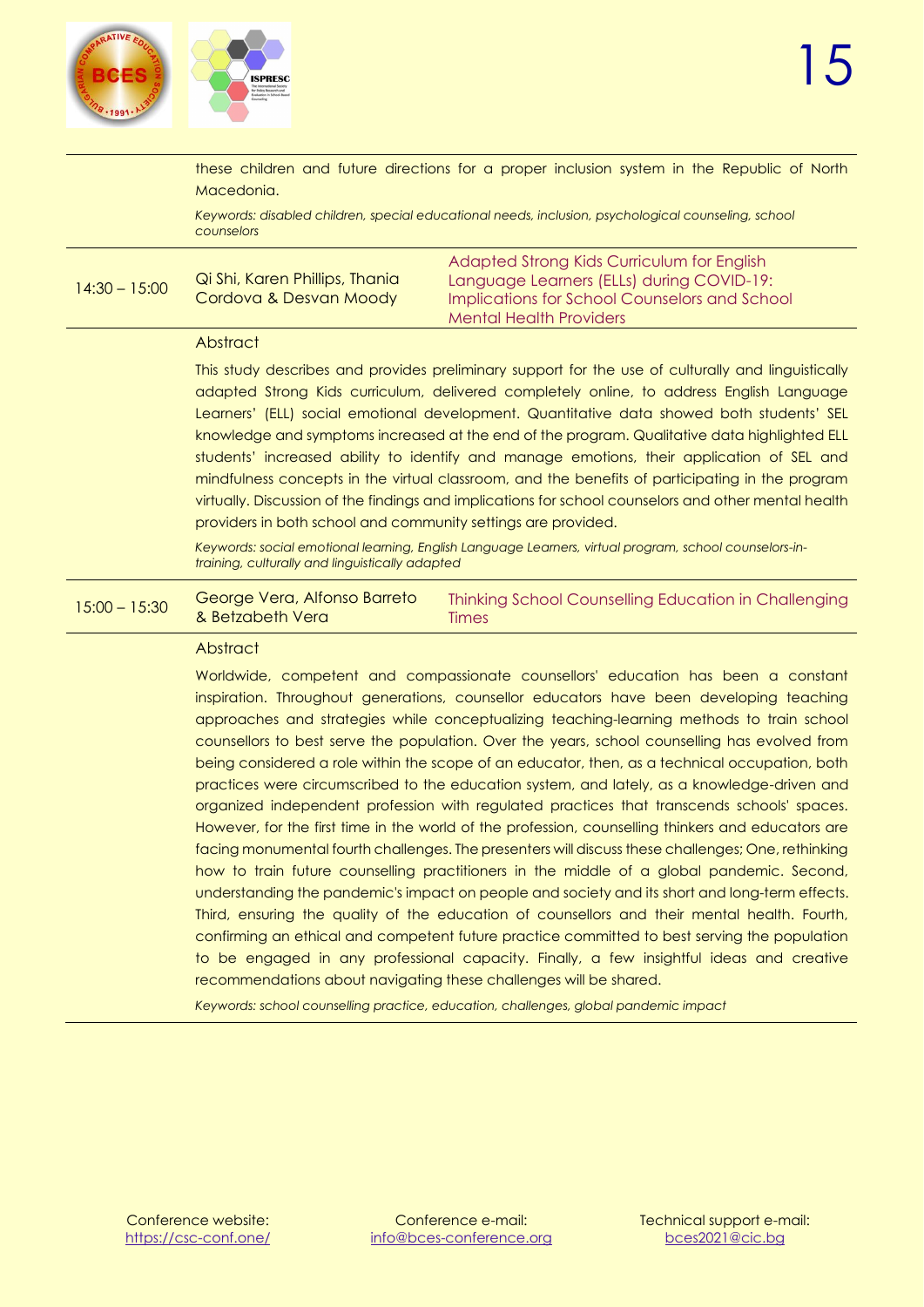<span id="page-15-1"></span>

#### Zoom selfie (Common photo) GMT 16:00



<span id="page-15-0"></span>**Break** GMT 16:00 – 16:30

Conference website: <https://csc-conf.one/>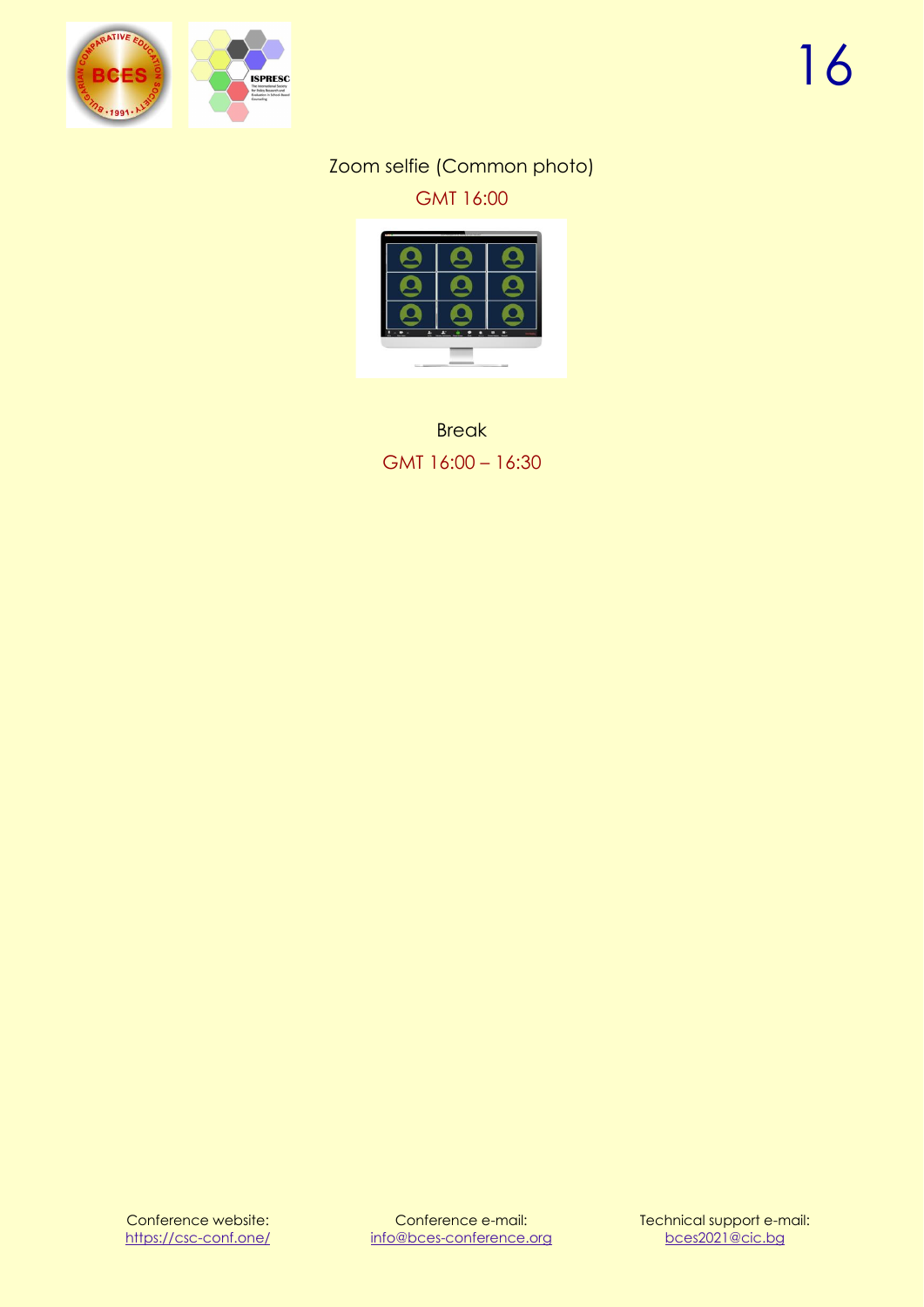

### Keynote Presentation 3

Tuesday, 22 March 2022

<span id="page-16-0"></span>

| <b>GMT</b>      | <b>Keynote Presenter</b>                                                                                                                                                                                                                                                                                                                                                                                                                                                                                                                                                                                                                                                                                                                        | <b>Title of Presentation</b>                            |
|-----------------|-------------------------------------------------------------------------------------------------------------------------------------------------------------------------------------------------------------------------------------------------------------------------------------------------------------------------------------------------------------------------------------------------------------------------------------------------------------------------------------------------------------------------------------------------------------------------------------------------------------------------------------------------------------------------------------------------------------------------------------------------|---------------------------------------------------------|
| $16:30 - 17:30$ | Assoc. Prof. Dr. Qi Shi, Loyola<br>University Maryland, USA                                                                                                                                                                                                                                                                                                                                                                                                                                                                                                                                                                                                                                                                                     | Counseling English Language Learners in U.S.<br>Schools |
|                 | Abstract                                                                                                                                                                                                                                                                                                                                                                                                                                                                                                                                                                                                                                                                                                                                        |                                                         |
|                 | English Language Learners (ELLs) represent a rapidly growing student population in the United<br>States education system and they experience achievement and attainment gaps compared to<br>non-ELL students due to a variety of challenges and barriers in their schooling experiences. This<br>presentation centers around the unique needs of ELL population in U.S. schools and what could<br>be done by school counselors to address those needs. The presentation also highlights what we<br>currently know about "what works" and "what do we need" in counseling ELL students and what<br>is left to be done to advance this line of inquiry.<br>Keywords: counseling language learners, English language learners, unique needs of ELL |                                                         |

Dr. Qi Shi is a distinguished scholar with more than 30 publications in peer-reviewed journals and book chapters in the field of school counseling. Her research is funded by the National Science Foundation in the U.S. and she is dedicated to advancing education for underrepresented youth in K-16 schools. Dr. Shi is Associate Professor of School Counseling and the founding director of the [Center for Equity, Leadership, and Social Justice in Education](https://www.loyola.edu/department/center-equity-leadership-social-justice-education) at Loyola University Maryland, USA.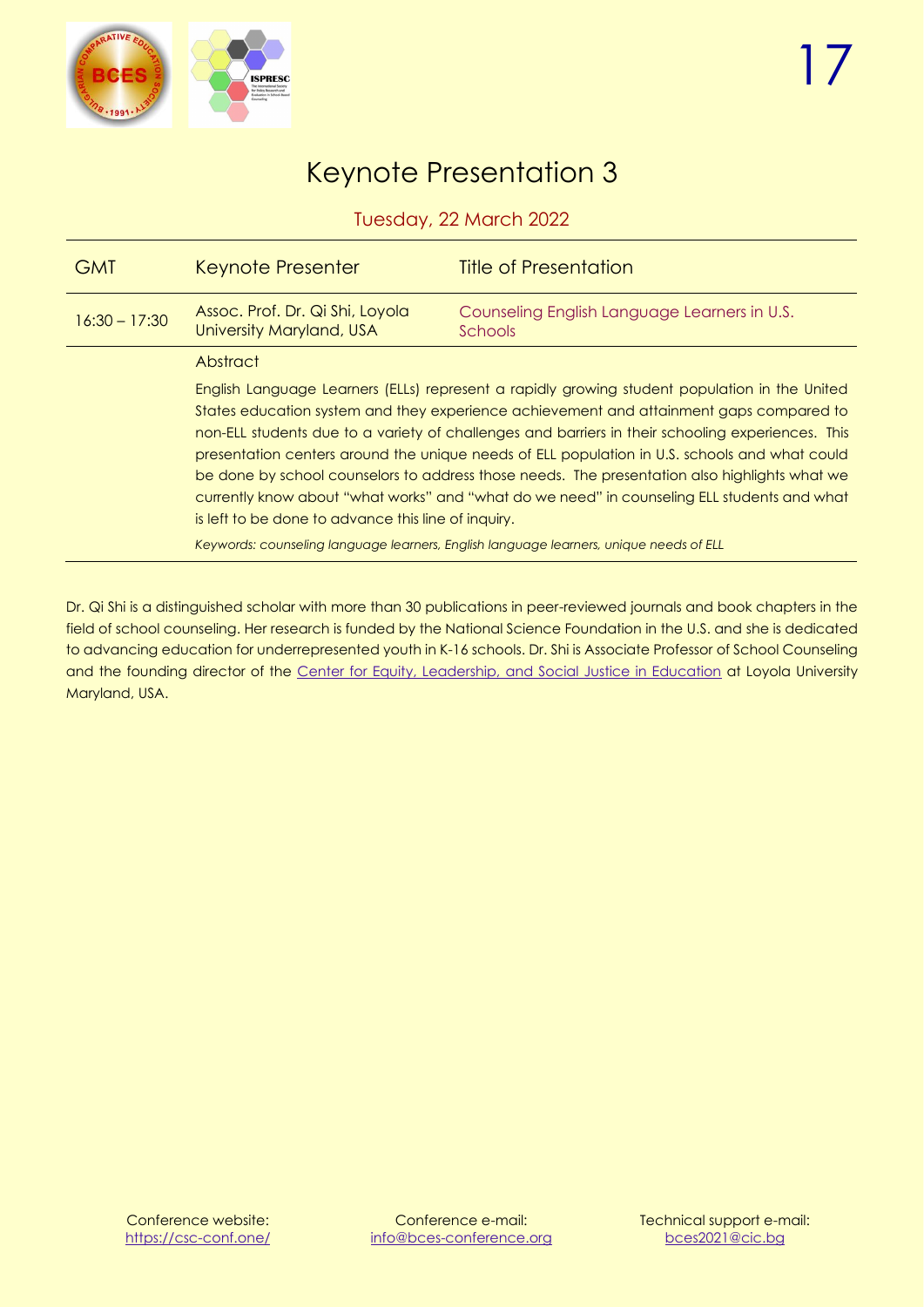

### Keynote Presentation 4

Tuesday, 22 March 2022

<span id="page-17-0"></span>

| <b>GMT</b>      | Keynote Presenters                                                                                                                                                                                                                                                                                                                                                                                                                                                                                                                                                                                                                                                                                                                                                                                                                                                                                                                                                                                                                                                                                                                                                                                                                                                                                                                                                                                                                                                                                                                                                                                                                                                                                                                                                                                                                                                                                 | <b>Title of Presentation</b>                                   |
|-----------------|----------------------------------------------------------------------------------------------------------------------------------------------------------------------------------------------------------------------------------------------------------------------------------------------------------------------------------------------------------------------------------------------------------------------------------------------------------------------------------------------------------------------------------------------------------------------------------------------------------------------------------------------------------------------------------------------------------------------------------------------------------------------------------------------------------------------------------------------------------------------------------------------------------------------------------------------------------------------------------------------------------------------------------------------------------------------------------------------------------------------------------------------------------------------------------------------------------------------------------------------------------------------------------------------------------------------------------------------------------------------------------------------------------------------------------------------------------------------------------------------------------------------------------------------------------------------------------------------------------------------------------------------------------------------------------------------------------------------------------------------------------------------------------------------------------------------------------------------------------------------------------------------------|----------------------------------------------------------------|
| $17:30 - 18:30$ | Assist. Prof. Dr. Petra Gregorčič<br>Mrvar, Assoc. Prof. Dr. Barbara<br>Šteh, Assist. Prof. Dr. Marjeta<br>Sarić & Assist, Prof. Dr. Katja<br>Jeznik, University of Ljubljana,<br>Slovenia                                                                                                                                                                                                                                                                                                                                                                                                                                                                                                                                                                                                                                                                                                                                                                                                                                                                                                                                                                                                                                                                                                                                                                                                                                                                                                                                                                                                                                                                                                                                                                                                                                                                                                         | Slovenian Counselors' Coping with COVID-19<br><b>Pandemics</b> |
|                 | Abstract                                                                                                                                                                                                                                                                                                                                                                                                                                                                                                                                                                                                                                                                                                                                                                                                                                                                                                                                                                                                                                                                                                                                                                                                                                                                                                                                                                                                                                                                                                                                                                                                                                                                                                                                                                                                                                                                                           |                                                                |
|                 | Life and work in educational institutions, including the work of school counselling service, changed<br>suddenly due to the Covid-19 pandemics. The classes were conducted online, and the<br>educational processes, along with the work of the school counselling service, had been thwarted<br>and altered in many ways. A number of previous evaluation studies have shown that the long-<br>established school counselling tradition in the educational institutions in Slovenia is welcomed and<br>well received already in the normal circumstances. The aim of this paper is to present the results<br>of the study on the ways the school counsellors in Slovenia had been coping with the questions,<br>challenges, and problems that have arisen in the time of distance learning and counselling. The<br>study was conducted with an on-line questionnaire in April 2020. The non-random sample<br>consisted of 328 Slovenian school counsellors. The results have shown that, in the period of the<br>pandemics in the spring, the school counsellors were important actors in solving different situations<br>related to: relationships between adults and children or adolescents; school learning; teachers'<br>educational dilemmas and questions regarding distance school work; and to the management<br>of the educational institution. The findings of the study also show a positive attitude of counsellors<br>in collaboration with school principals and teachers. The state of emergency has raised the<br>awareness of all professionals at the school about the importance of mutual support and at the<br>same time represents an opportunity to reflect on even better cooperation and a reciprocal<br>relationship that enables quality educational work.<br>Keywords: school counsellors, Covid-19 pandemic, counselling work, challenges and problems, cooperation |                                                                |

Dr. Petra Gregorčič Mrvar is Assistant Professor at the University of Ljubljana, Slovenia, with years of practical experience. She is an internationally well-established researcher in the area of school counselling, school pedagogy and school leadership, having over 120 publications and a number of awards received.

Katja Jeznik is Assistant Professor in the field of theory of education and educational treatment of children with special needs, having some practical experiences and over 90 publications (journal articles, book chapters, monographs, and conference papers).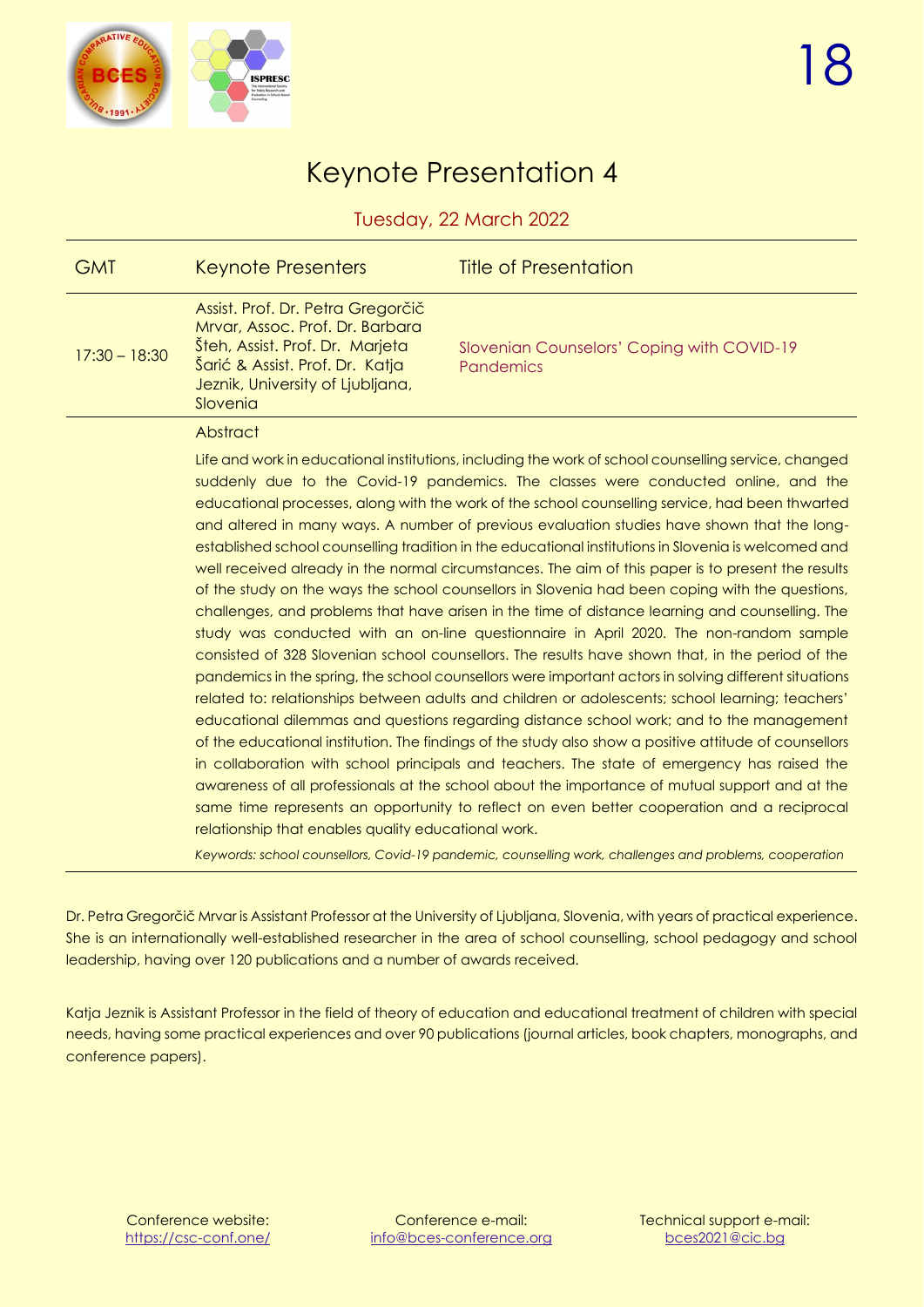

### <span id="page-18-2"></span><span id="page-18-0"></span>Conference Day 3: Wednesday, 23 March 2022

Zoom selfie (Common photo) GMT 12:00



### Special Discussion Forum

#### **Explaining the War**:

<span id="page-18-1"></span>A New Challenge to School Counselors, Teachers and School Psychologists

Wednesday, 23 March 2022

#### GMT 12:00 – 14:00

Forum Moderator: Prof. Dr. Margarita Bakracheva, Sofia University, Bulgaria

Discussants:

Prof. Dr. Krystyna Bleszynska, Pedagogium Higher School of Social Sciences in Warsaw, Poland Assoc. Prof. Dr.Barbara Šteh, Ljubljana University, Slovenia Dr. Elizabeth Achinewhu-Nworgu, Ulster University, United Kingdom & Ireland

| 12:00<br>Margarita Bakracheva | Introduction to the Forum |
|-------------------------------|---------------------------|
|-------------------------------|---------------------------|

The last two years of living in a pandemic have changed the world and in different ways have affected the educational process. The military operations that unfortunately persist and specifically the current one, which has global resonances, brings to the fore not only the issue of empathy but also hot topics related to financial perspective, security and life, polarizing reactions and reinforcing the Self-Other confrontation. This focuses the role of school counsellors, psychologists and teachers, who must be equipped with adequate resources and tools to react and respond to students' questions, fears and concerns.

Culture and cultural dimensions – Bulgaria is a strongly Restrained culture. Societies with a low score in this dimension have a tendency to cynicism and pessimism. Also, in contrast to Indulgent societies, Restrained societies do not put much emphasis on leisure time and control the

Conference e-mail: [info@bces-conference.org](mailto:info@bces-conference.org)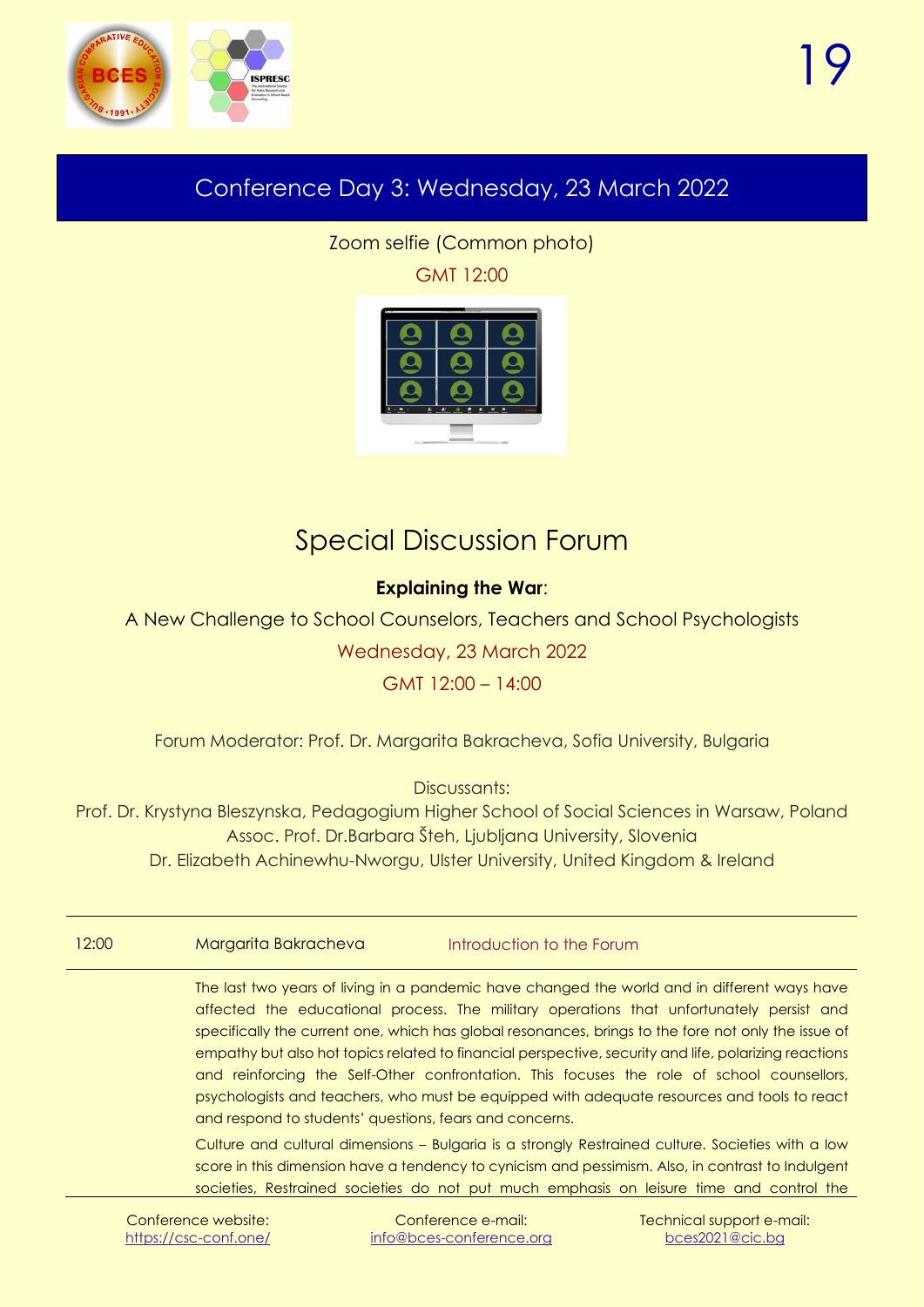

gratification of their desires. People with this orientation have the perception that their actions are Restrained by social norms and feel that indulging themselves is somewhat wrong. The topic of death is taboo and not part of the agenda discussed in school. This puts educators, school counsellors and parents in a new situation, for which they are neither prepared nor aware of the right answer and approach to the topic.

Different countries are affected by the conflict to different extent. Some are more concerned financially, in others identification leads to a strong expression of empathy, which is not only direct and pro-social, but sometimes takes the form of restriction and targeting the Enemy, which includes hate speech.

An important focus today is precisely the reflection of the common messages that are everywhere in the ''virtual'' and ''real'' world and reach children. Every child has the right to be safe, to know that war is a negative phenomenon, but that its causes are not linked to the people. This can prevent the development of negative attitudes to the Other and extreme reactions that are contrary to democratic values.

#### Forum discussion highlights Defined by Krystyna Bleszynska

- explaining the reasons of wars
- teaching about brutal consequences of a war without traumatizing of students
- teaching about differences between the real war and the war computer games and movies
- explaining the war in the context of Culture of Peace
- explaining the war in diverse school community when its members represent conflicted groups
- explaining diversity of war narratives
- teaching about mechanisms and strategies of protests against war
- teaching about safety in a war time
- explaining the war to children of various age and emotional maturity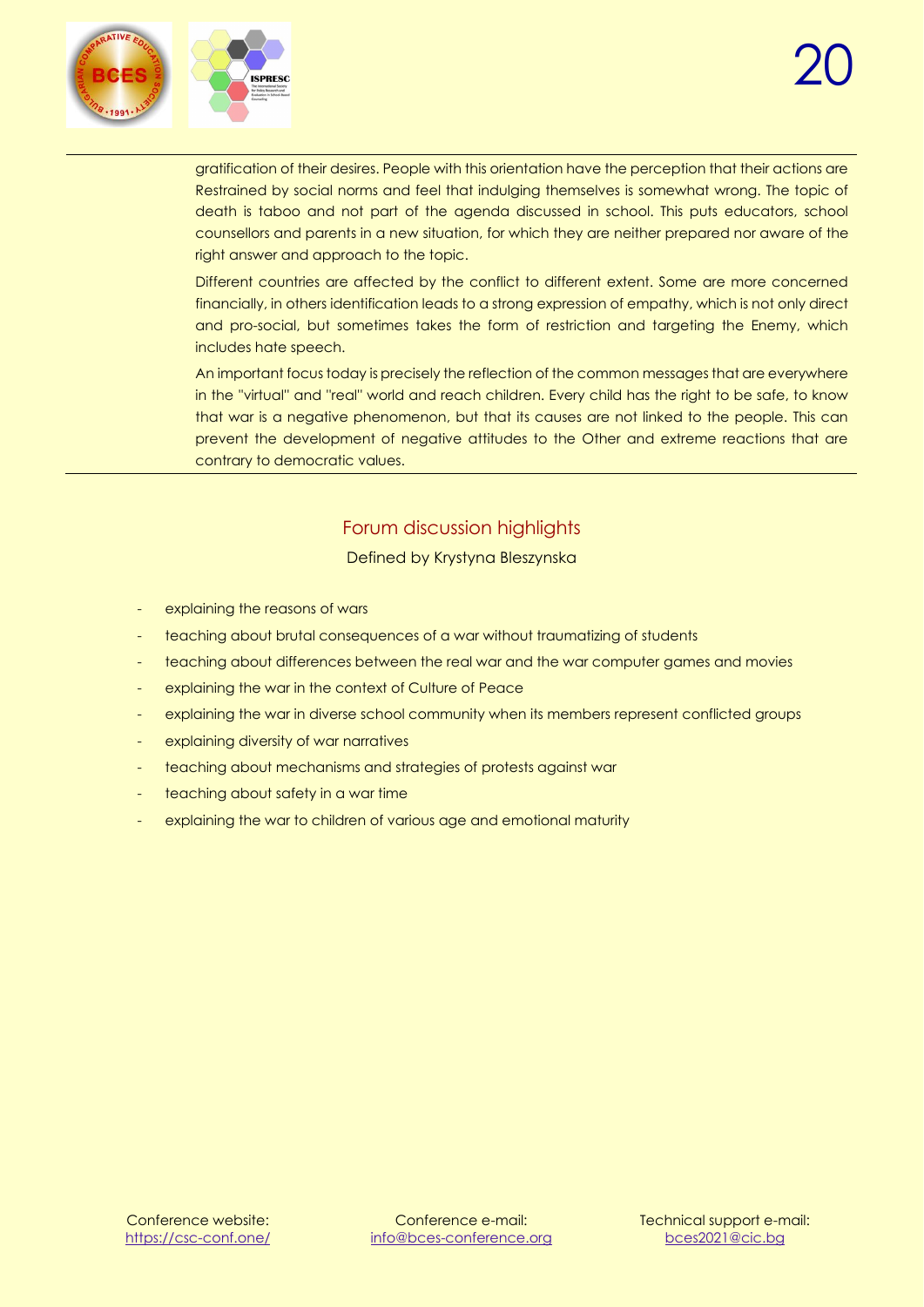<span id="page-20-0"></span>

### Conference Closing

Wednesday, 23 March 2022

*Begins immediately after the Forum*

Thank you! by the Conference Chair Thank you! by the Support Team Concluding words by the Section Chairs

Who is the conference participant with the best knowledge of Bulgaria?

Comments – everybody is invited!

Zoom selfie (Common photo)

<span id="page-20-1"></span>

Goodbye! See you next year physically, face-to-face in Sofia, Bulgaria!



### WELCOME TO SOFIA IN 2023!

Conference website: <https://csc-conf.one/>

Conference e-mail: [info@bces-conference.org](mailto:info@bces-conference.org) Technical support e-mail: [bces2021@cic.bg](mailto:bces2021@cic.bg)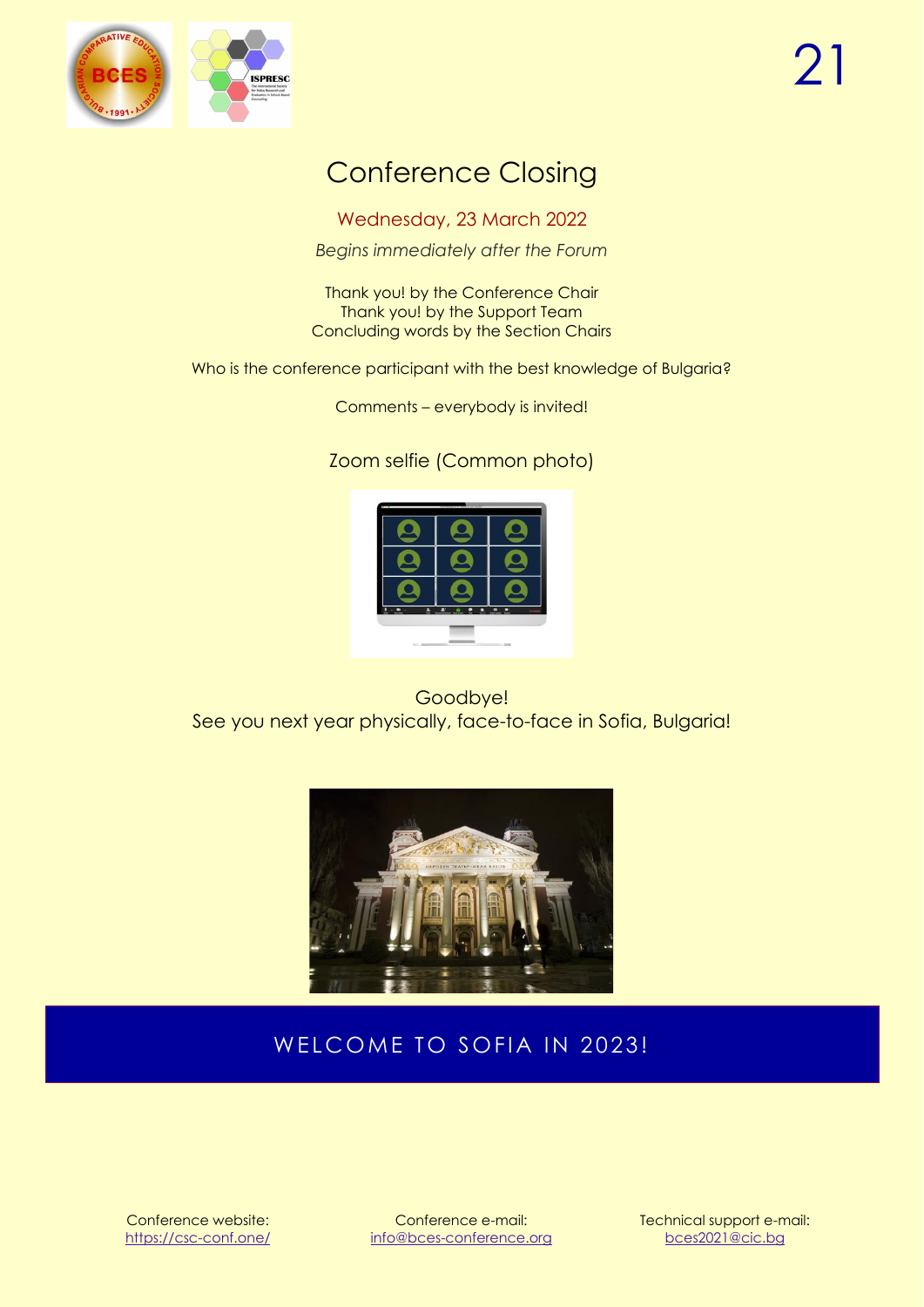

### List of Participants

<span id="page-21-0"></span>

| Name                           | Title, Degree    | Institution, Country                        |
|--------------------------------|------------------|---------------------------------------------|
| <b>Alfonso Barreto</b>         | Dr.              |                                             |
| Anjali Miriam Dey              |                  | Christ University, India                    |
| <b>Bahago Samaila Benedict</b> | Dr.              | Veritas University Abuja, Nigeria           |
| <b>Barbara</b> Šteh            | Assoc. Prof. Dr. | Ljubljana University, Slovenia              |
| <b>Belkis Blanco</b>           | Ms.              | Venezuela                                   |
| Deepika Kohli                  | Dr.              | Khalsa College of Education India           |
| <b>Derron Hilts</b>            | Mr.              | <b>Syracuse University, USA</b>             |
| Elizabeth Achinewhu-Nworgu     | Dr.              | Ulster University, United Kingdom & Ireland |
| <b>Elizabeth Thomas</b>        | Assoc. Prof. Dr. | Christ University, India                    |
| Elmaré Mong                    | Ms.              | North-West University, South Africa         |
| <b>Elmari Fouche</b>           | Dr.              | North-West University, South Africa         |
| Emilio De Lorenzo              | Dr.              | University of Naples, Italy                 |
| Gaolatlhe Boyce Lopang         |                  |                                             |
| George Vera                    | Prof. Dr.        | <b>Barry University, USA</b>                |
| Gergana Petkova                | M.Ed. Student    | Sofia University, Bulgaria                  |
|                                |                  |                                             |

Conference e-mail: [info@bces-conference.org](mailto:info@bces-conference.org)

Technical support e-mail: [bces2021@cic.bg](mailto:bces2021@cic.bg)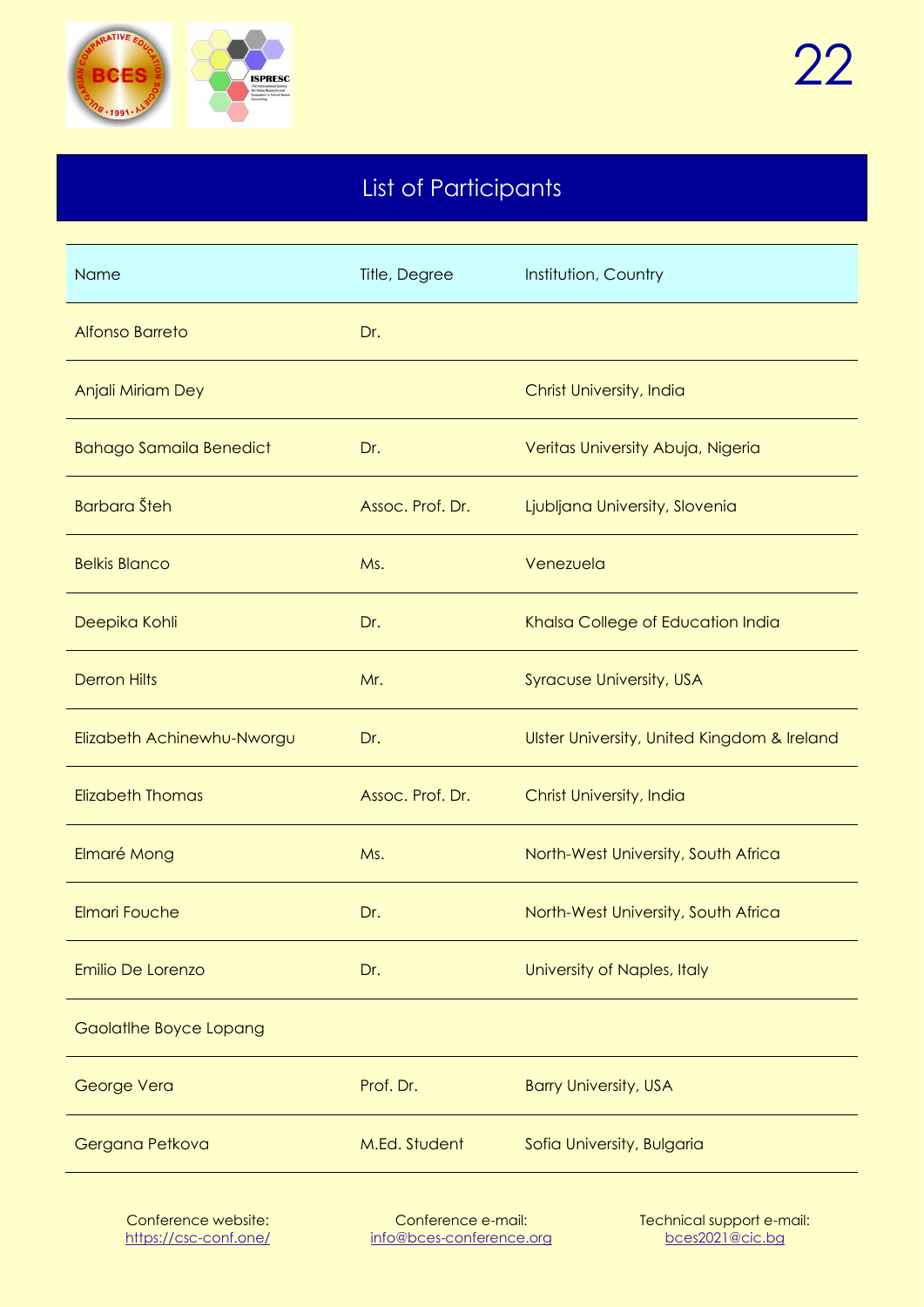

| Name                                         | Title, Degree                                  | Institution, Country                                                                      |
|----------------------------------------------|------------------------------------------------|-------------------------------------------------------------------------------------------|
| Gergana Sakarski                             | <b>PhD Student</b>                             | Sofia University, Bulgaria                                                                |
| Gillian L. S. Hilton                         | Dr.                                            | Middlesex University, London, United<br>Kingdom                                           |
| Gordana Nikola Stankovska                    | Prof. Dr.                                      | University of Tetova, Republic of North<br>Macedonia                                      |
| Hadiyatou Issa-Touré                         | Dipl. Pãd.                                     | Frankfurt, Germany                                                                        |
| Ian Martin                                   | Assoc. Prof. Dr.                               | University of San Diego, USA                                                              |
| J. Juanita                                   | Ms.                                            | Lady Doak College, India                                                                  |
| John C. Carey                                | Prof. Dr.                                      | International Society for Policy Research<br>and Evaluation in School-Based<br>Counseling |
| <b>Julie Larran</b>                          | M.Sc.                                          | Free University, Berlin, Germany                                                          |
| Kalina Popova                                | M.Ed.                                          | 12 Secondary School, Sofia, Bulgaria                                                      |
| Katja Jeznik                                 | Assist, Prof. Dr.                              | University of Ljubljana, Slovenia                                                         |
| Krystyna Bleszynska                          | Prof. Dr.                                      | Pedagogium Higher School of Social<br>Sciences in Warsaw, Poland                          |
| Ksenija Romstein                             | Assist. Prof. Dr.                              | <b>Faculty of Education Osijek, Croatia</b>                                               |
| Loreen Musemburi                             | Lecturer                                       | Women's University in Africa, Zimbabwe                                                    |
| Lucy Simiyu                                  | M.A.                                           | Crawford International School, Kenya                                                      |
| Lynette Jacobs                               | Assoc. Prof. Dr.                               | University of the Free State, South Africa                                                |
| <b>Lynn Preston</b>                          | Dr.                                            | North-West University, South Africa                                                       |
| <b>Magdoline Farid</b>                       | Ms.                                            | Egypt                                                                                     |
| Conference website:<br>https://csc-conf.one/ | Conference e-mail:<br>info@bces-conference.org | Technical support e-mail:<br>bces2021@cic.bg                                              |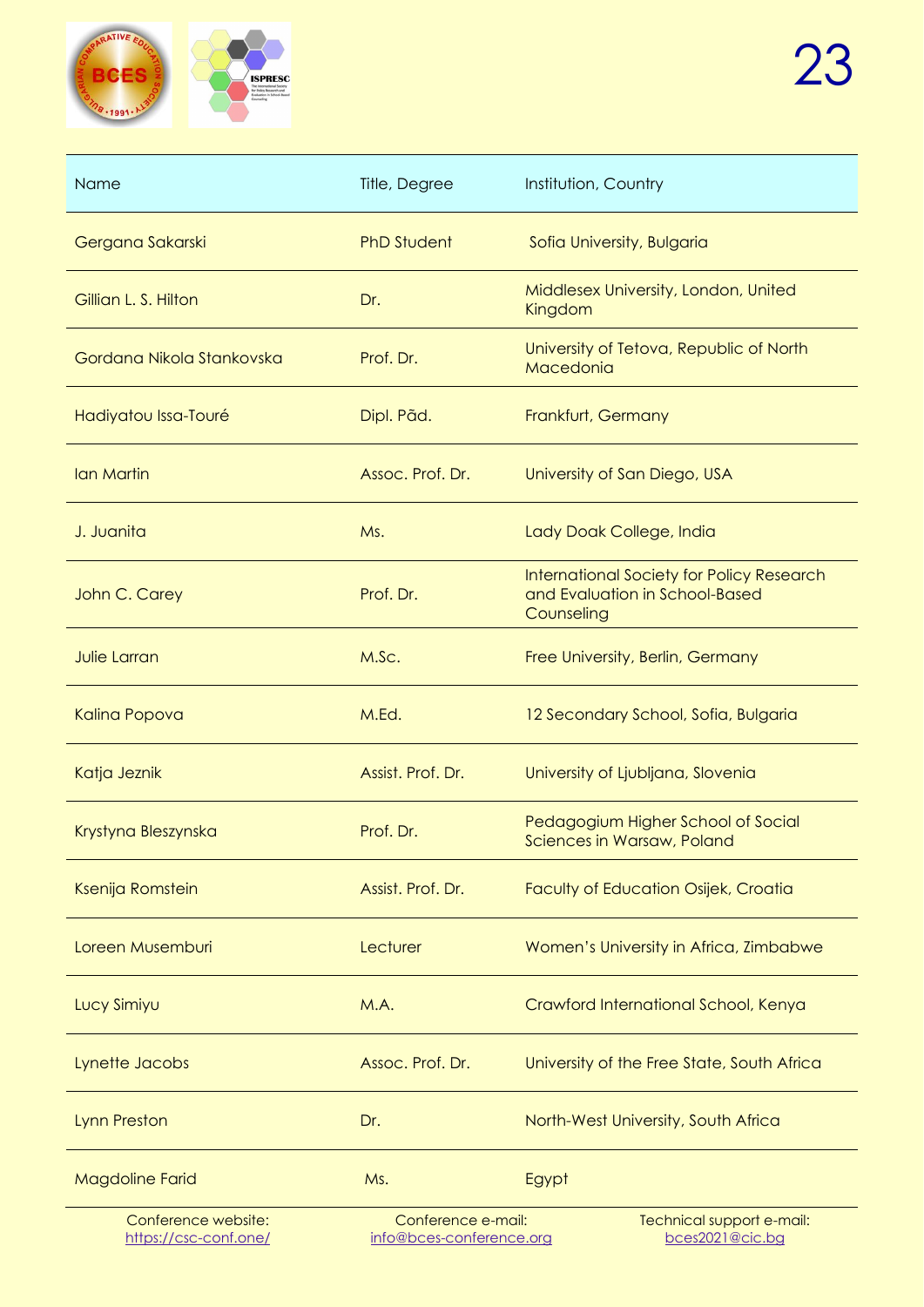

<https://csc-conf.one/>

| <b>Name</b>                     | Title, Degree        | Institution, Country                     |
|---------------------------------|----------------------|------------------------------------------|
| Margaret G Kennedy              | Dr.                  | Rivers State University, Nigeria         |
| Margarita Bakracheva            | Prof. Dr.            | Sofia University, Bulgaria               |
| <b>Marina Kovaleva</b>          | Assoc. Prof. Dr.     | <b>NSUEM, Russia</b>                     |
| Marjeta Šarić                   | Assist. Prof. Dr.    | Ljubljana University, Slovenia           |
| <b>Mark G Harrison</b>          | Dr.                  | Education University of Hong Kong, China |
| Michael S. Trevisan             | Prof. Dr.            | Washington State University, USA         |
| <b>Mohammad Mahboob Morshed</b> | Dr.                  | University of Dhaka, Bangladesh          |
| Mustafa Ramazan                 | <b>PhD Candidate</b> | <b>McGill University, Canada</b>         |
| <b>Newton</b>                   | Mr.                  | Niger Delta University, Nigeria          |
| <b>Nikolay Popov</b>            | Prof. Dr.habil.      | Sofia University, Bulgaria               |
| Olagunju Mukaila kayode         | Dr.                  | Olabisi Onabanjo University, Nigeria     |
| Onyedika Okafor                 | Mr.                  | Nigeria                                  |
| Petra Gregorčič Mrvar           | Assist. Prof. Dr.    | Ljubljana University, Slovenia           |
| Prince Dzingirayi               | Lecturer             | Women's University in Africa, Zimbabwe   |
| Qi Shi                          | Assoc. Prof. Dr.     | Loyola University Maryland, USA          |
| Queen Chioma Nworgu             | M.A.                 | Focus Learning Support & QC Media UK     |
| <b>Ruth Falzon</b>              | Senior Lecturer Dr.  | University of Malta, Malta               |
| Conference website:             | Conference e-mail:   | Technical support e-mail:                |

[info@bces-conference.org](mailto:info@bces-conference.org)

[bces2021@cic.bg](mailto:bces2021@cic.bg)